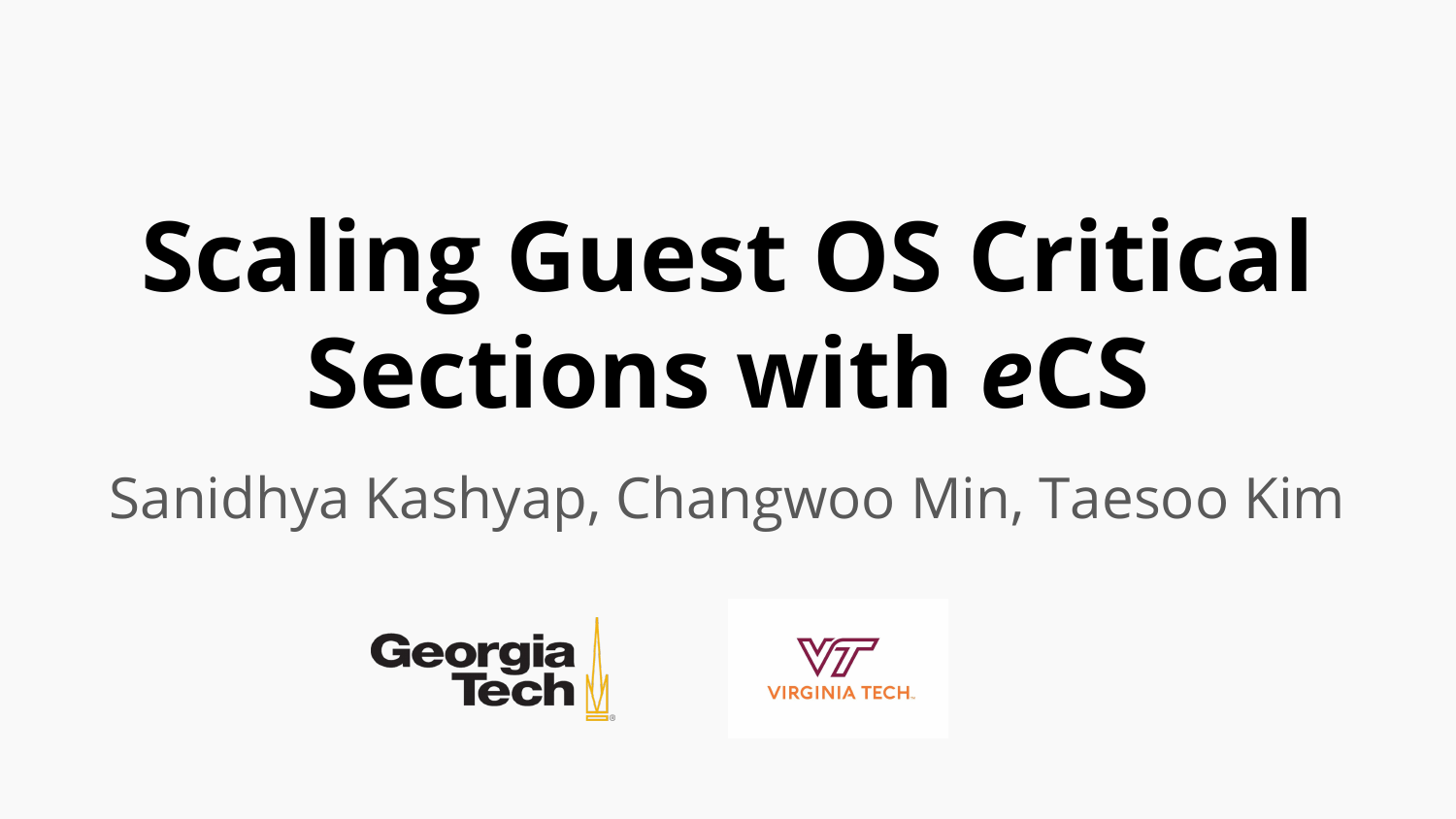● Mismatch between

CPU abstraction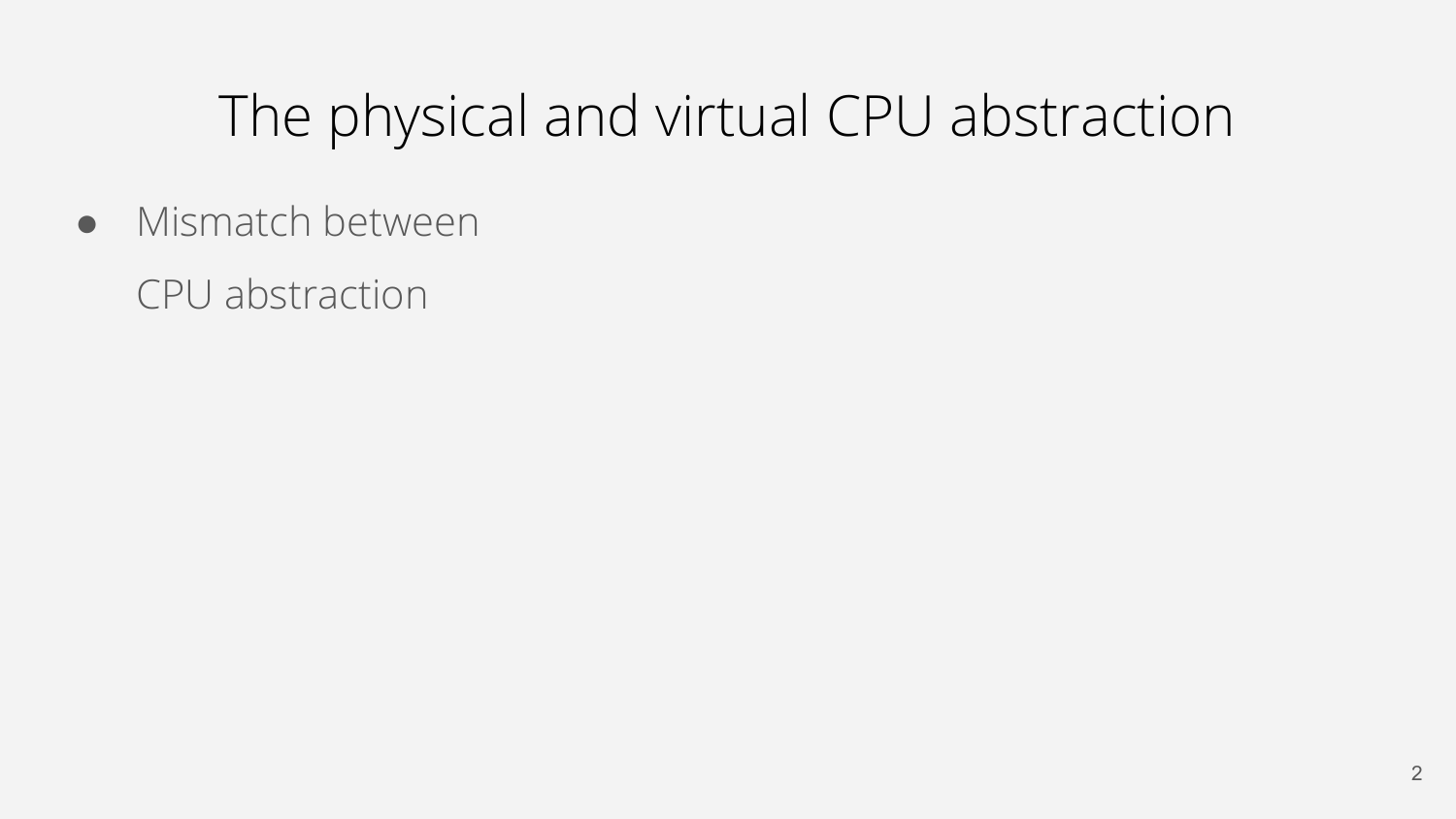- Mismatch between
	- CPU abstraction

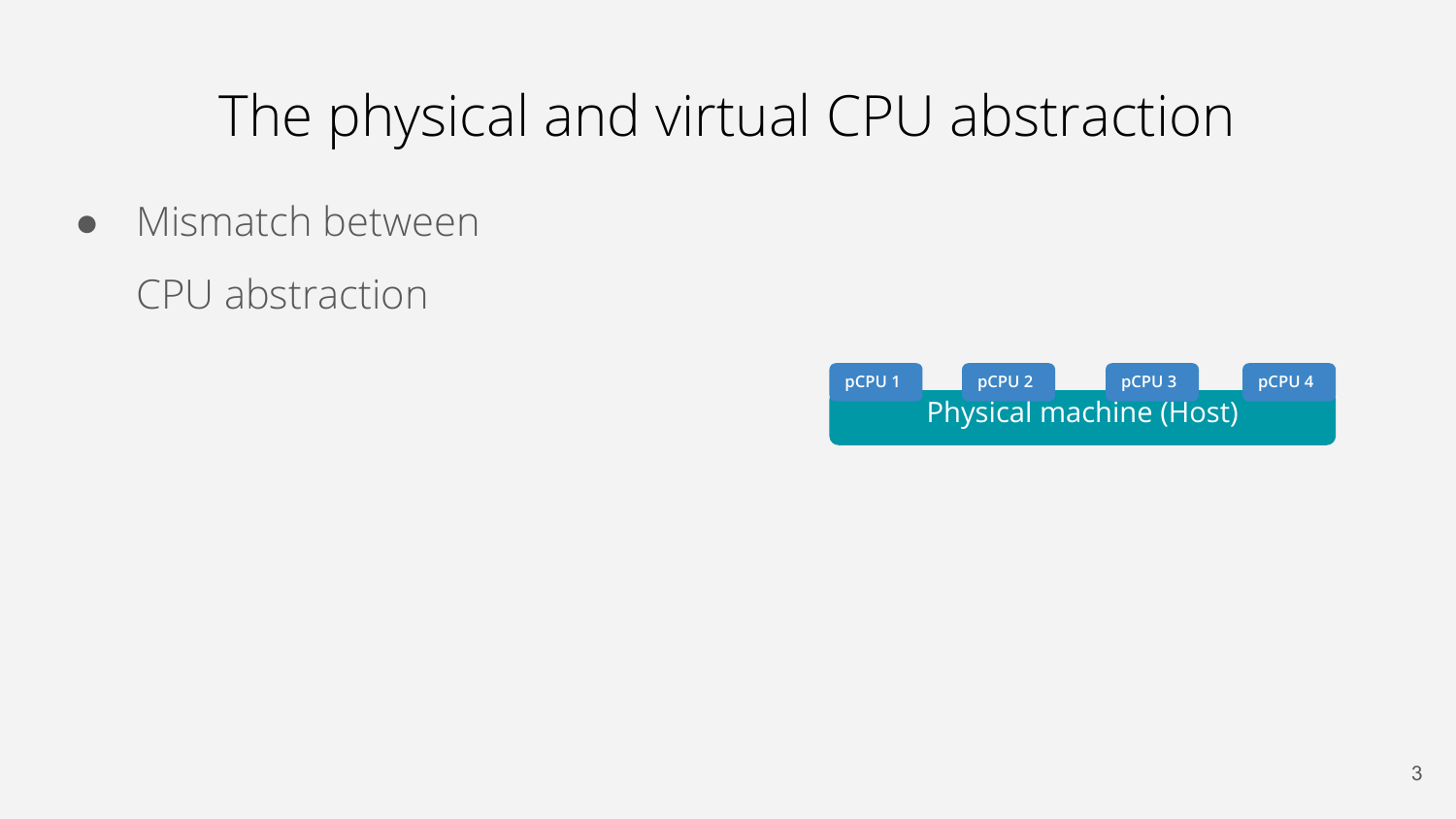- Mismatch between
	- CPU abstraction

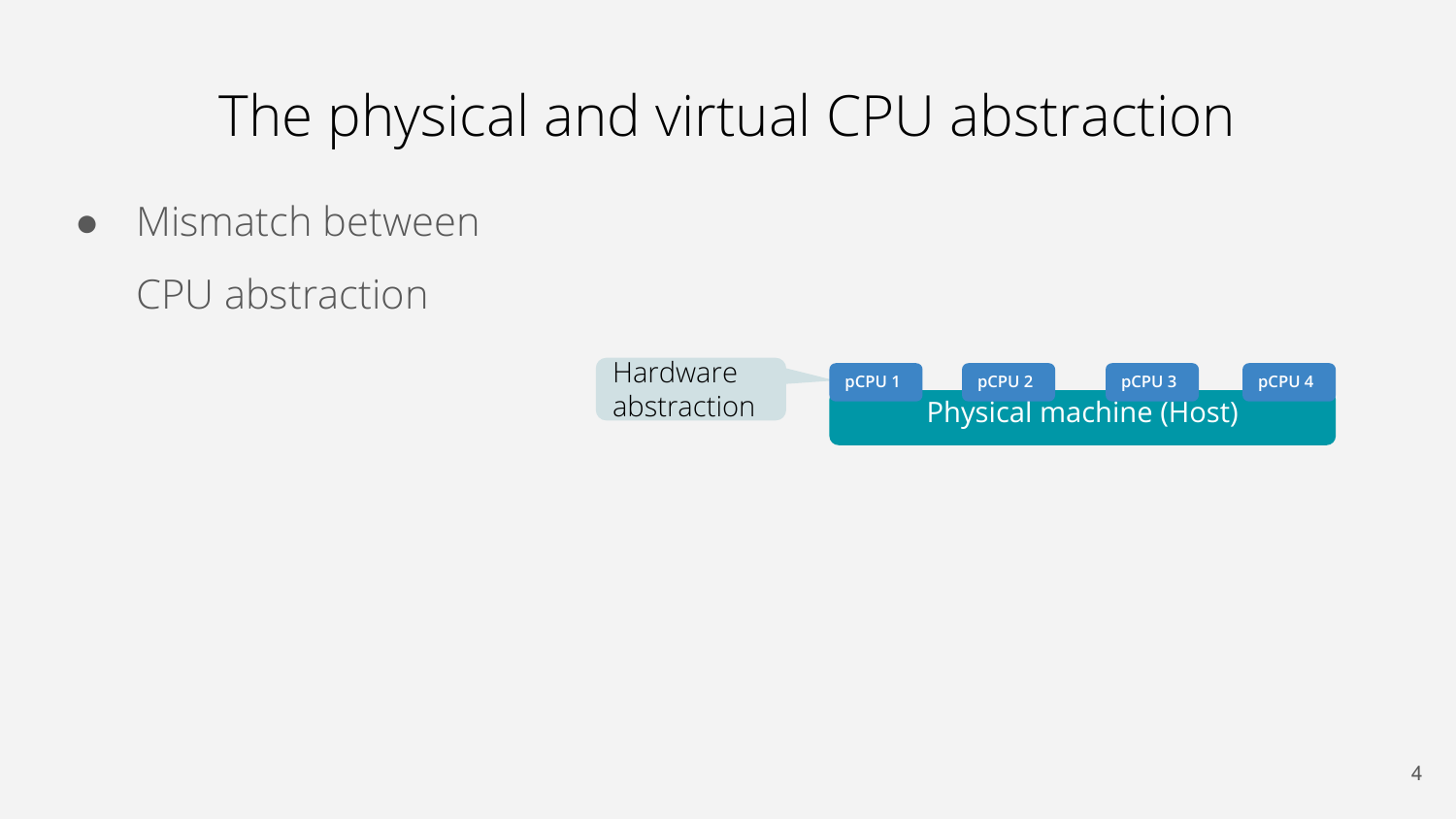**pCPU 1 Hypervisor pCPU 2 pCPU 3 pCPU 4** Virtual machine **vCPU 1 vCPU 2 vCPU 3 vCPU 4** Hardware abstraction • Mismatch between CPU abstraction

Physical machine (Host)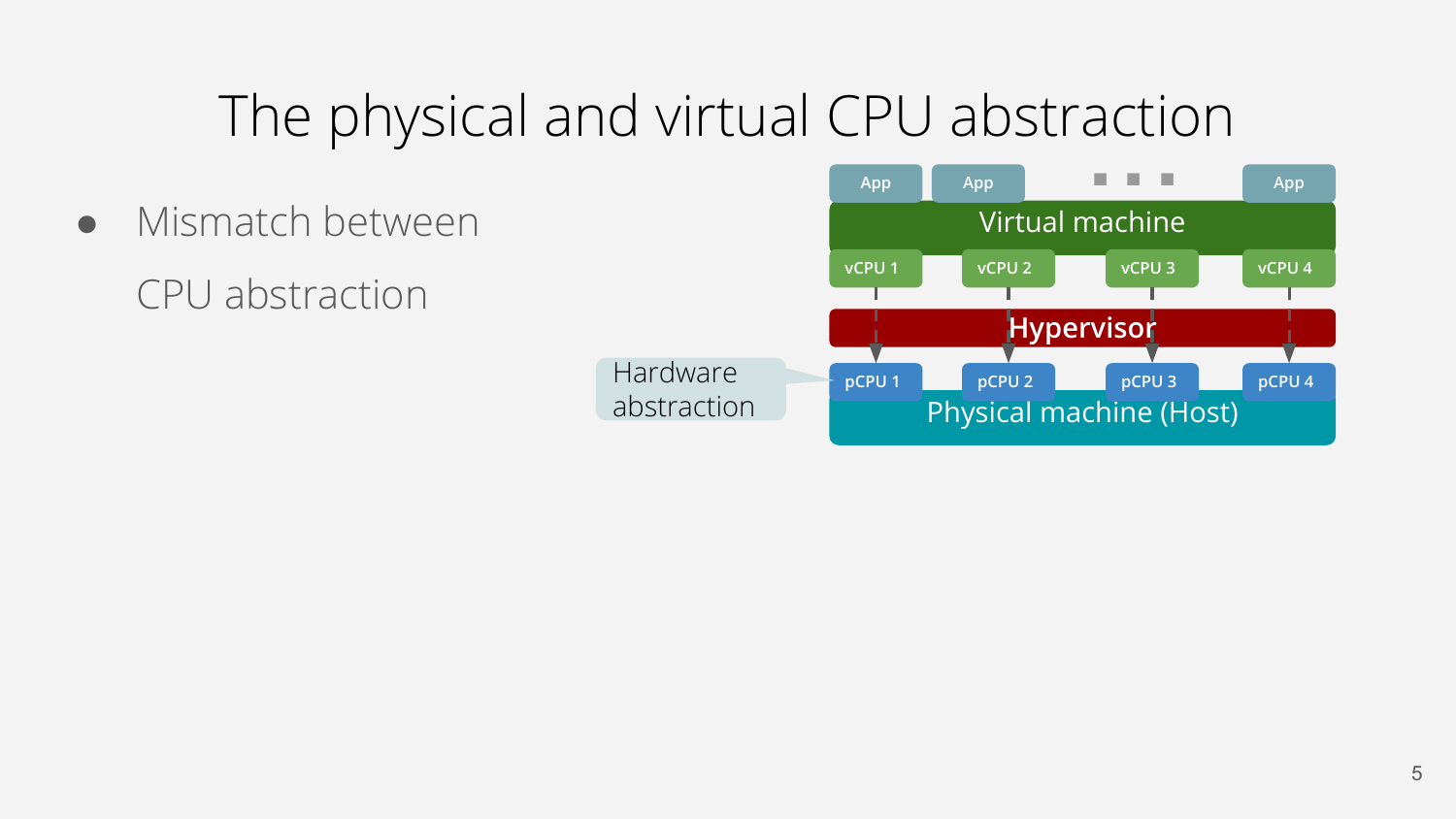• Mismatch between CPU abstraction

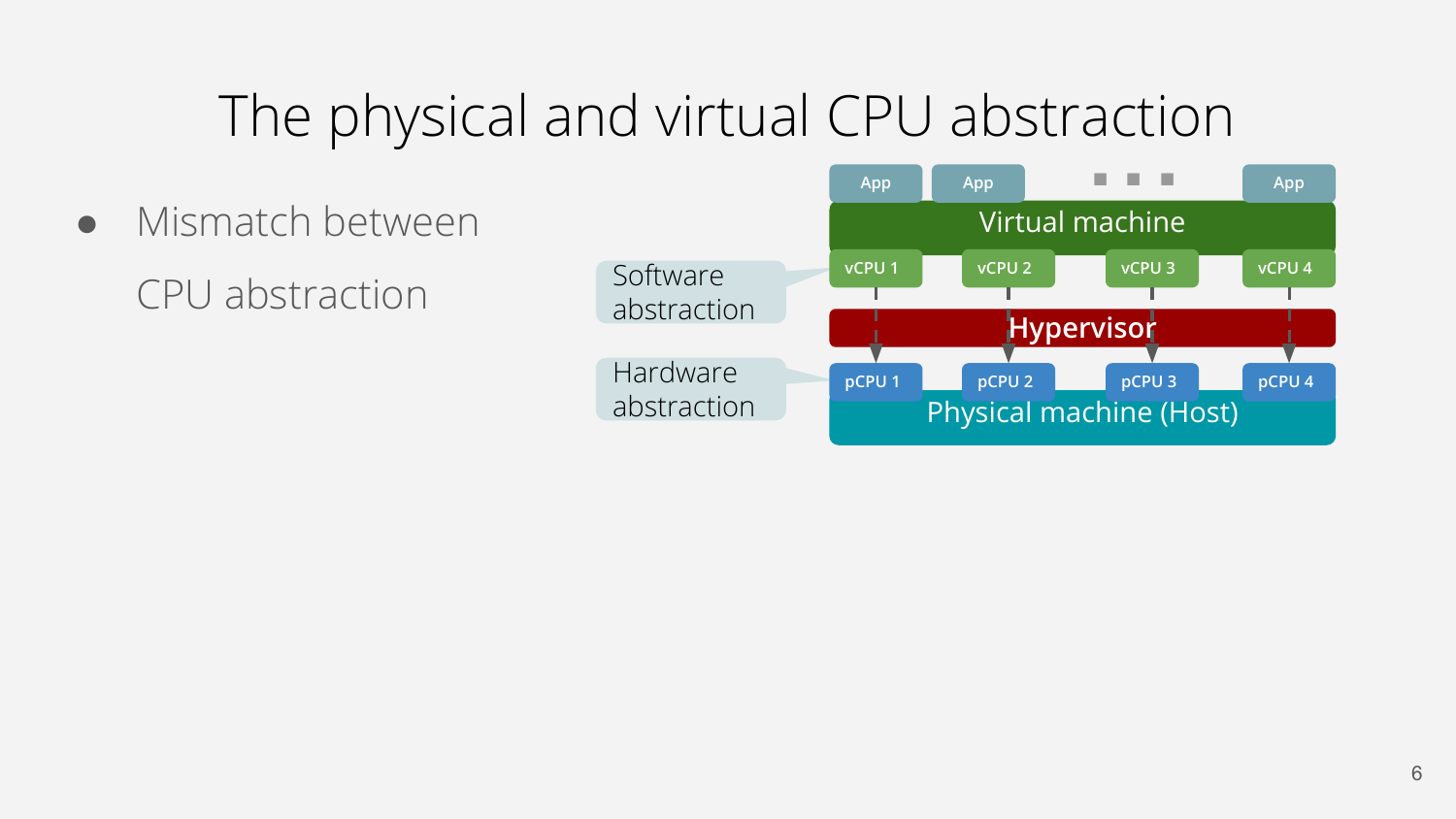Mismatch between CPU abstraction ● VM consolidation Contention on pCPU Hardware abstraction **Software** abstraction Multiple vCPUs Physical machine (Host) **pCPU 1 Hypervisor pCPU 2 pCPU 3 pCPU 4** VM2 **Apps** VM3 **Apps** VM4 **Apps** VM1 **Apps**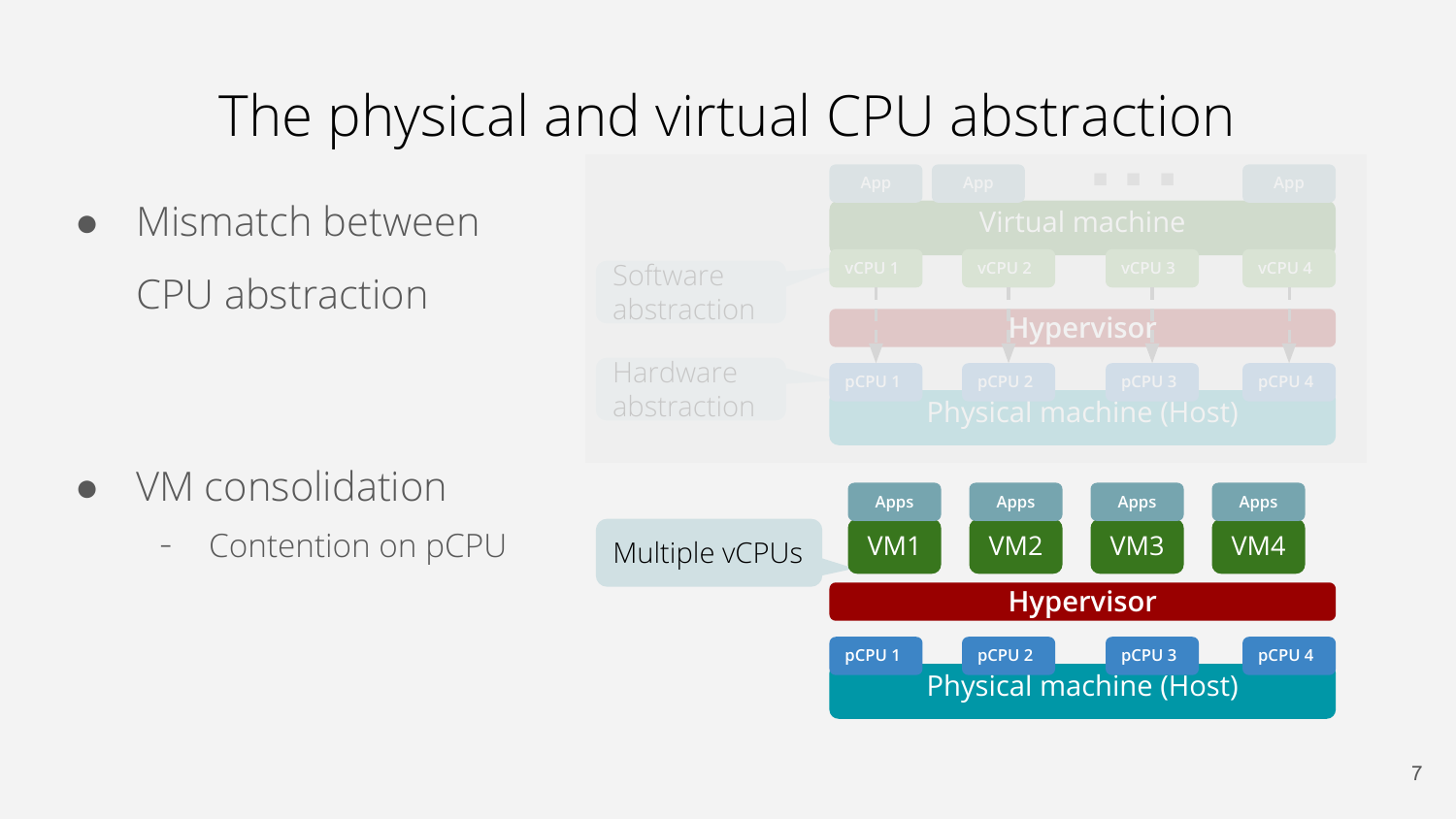# The physical and virtual CPU abstraction **App App** ... **App**

#### *S*CPU can be preempt empte **Hypervisor** A vCPU can be preempted without notification

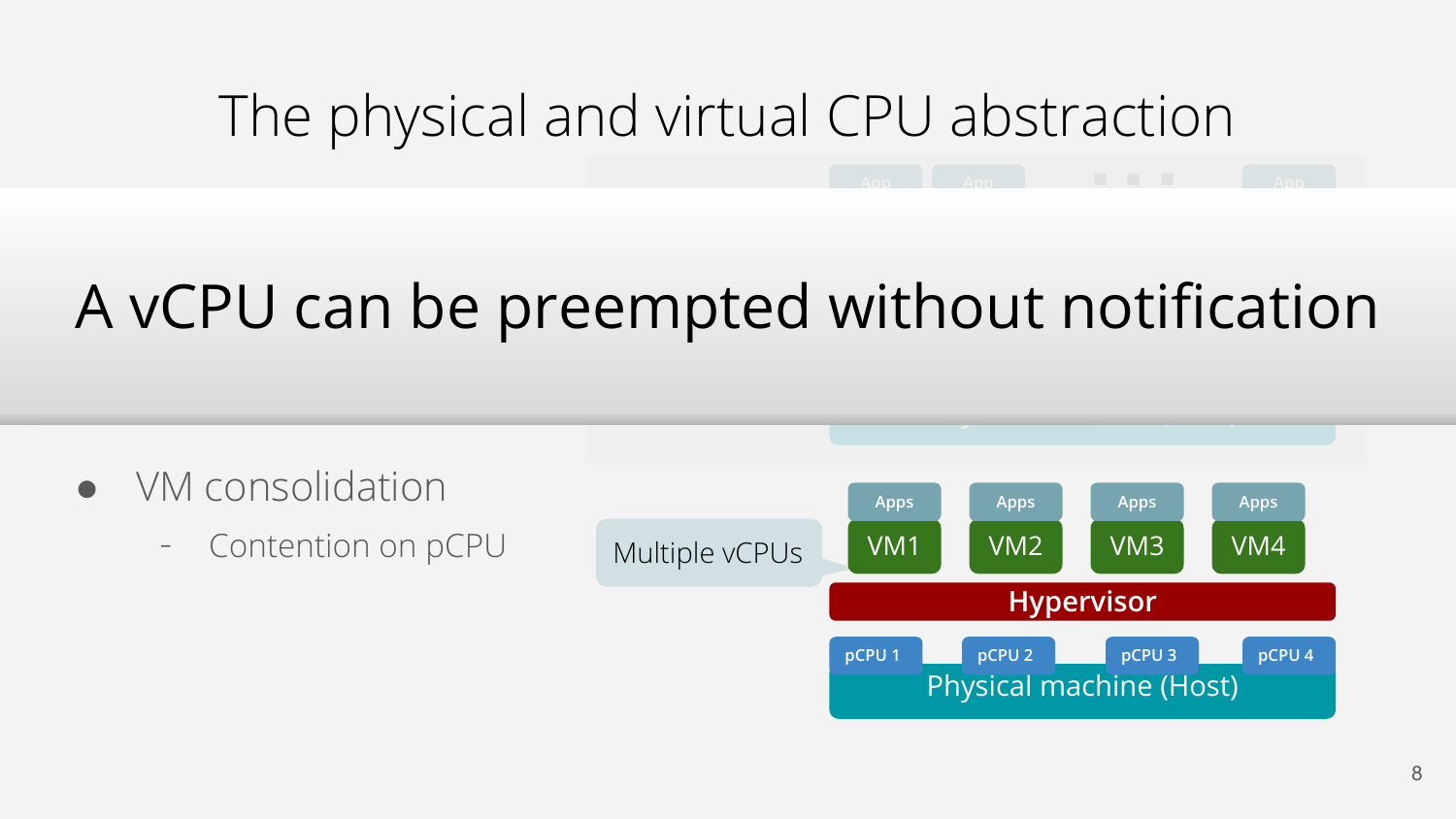# The physical and virtual CPU abstraction **App App** ... **App**

#### *S*CPU can be preempt empte **Hypervisor** A vCPU can be preempted without notification

Physical machine (Host)

● VM consolidation

# **Double scheduling issue**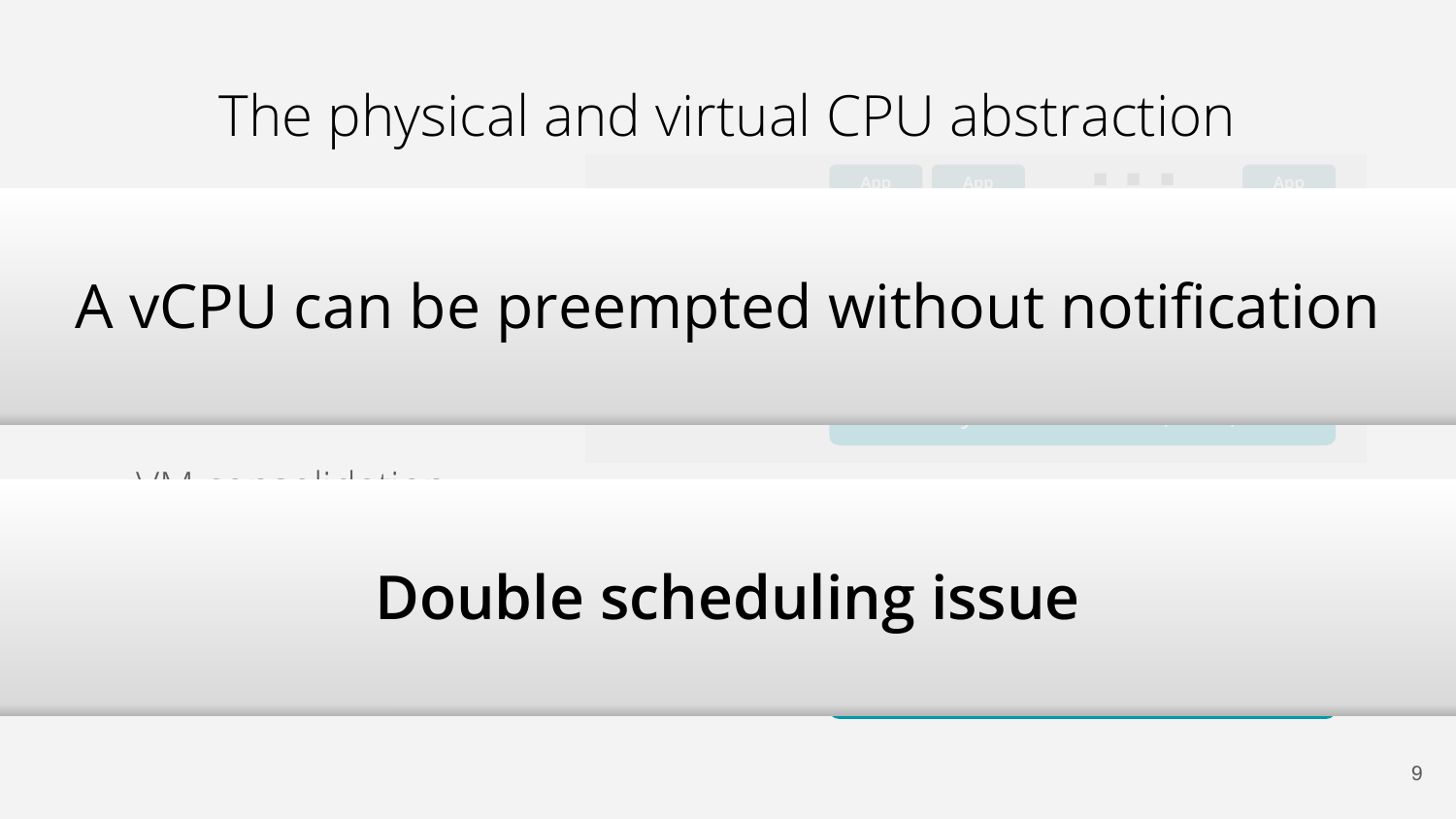## Double scheduling: Lock holder preemption (LHP)



- vCPU holding a lock is preempted
- Preemption hinders forward progress of the VM
- Can lead to application slowdown by 20 -- 130%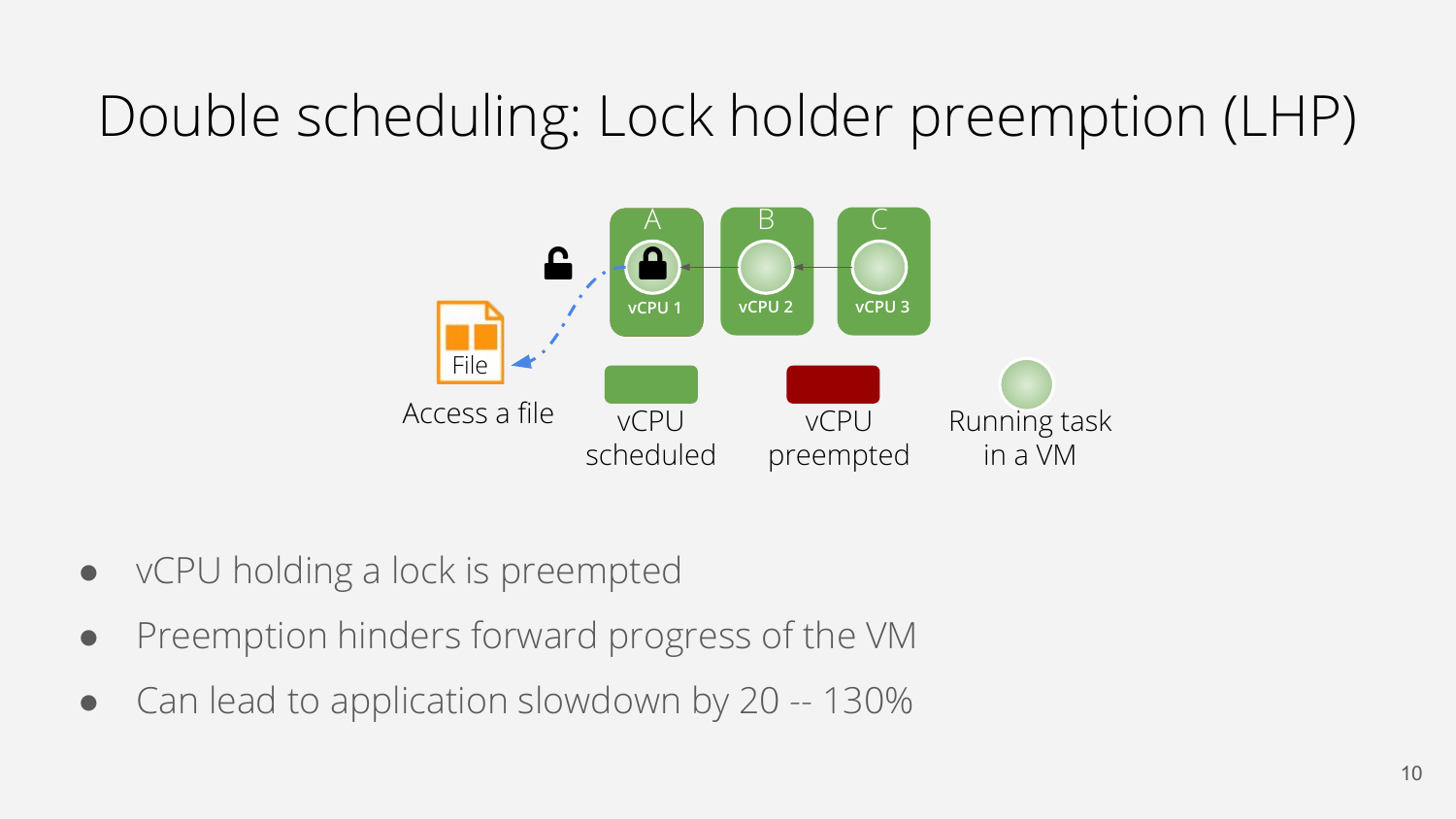#### Efforts to mitigate preemption issues

#### Research efforts The Current practice

- Focussed only non-blocking locks
	- Acquire iff sufficient schedule time
- Hotplug vCPUs on the fly
	- May not scale to large vCPU VMs
- VM co-scheduling
	- Does not always alleviate the issue

- Mostly address other preemption problem
	- Blocking locks
	- Unfair non-blocking locks
- Hardware features to mitigate preemptions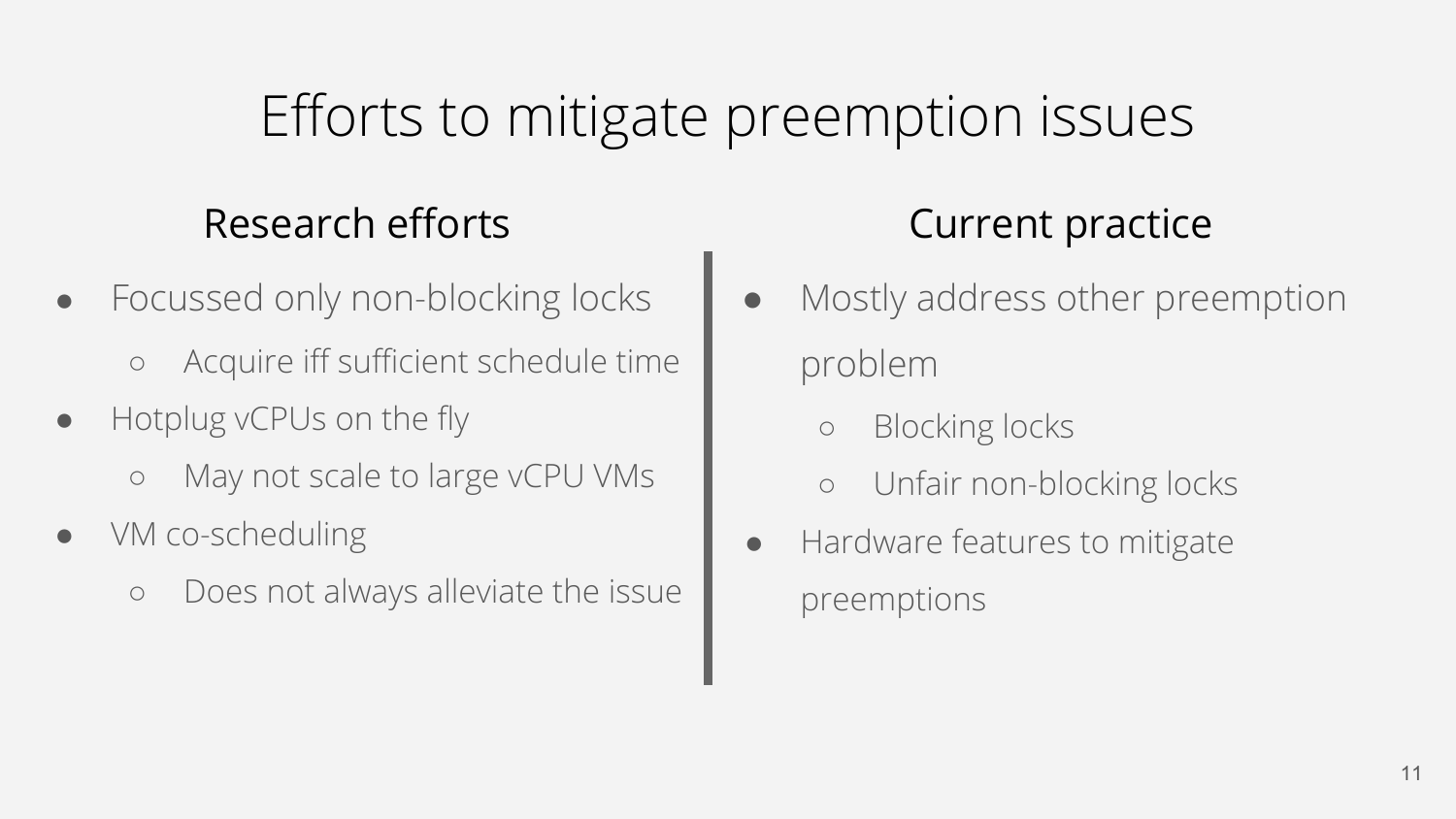#### Efforts to mitigate preemption issues

#### Research efforts The Current practice

- Focussed only non-blocking locks
	- Acquire iff sufficient schedule time
- Hotplug vCPUs on the fly

- Mostly address other preemption problem
	- **Blocking locks**

#### $\sim$   $\sim$   $\sim$ of the approaches a  $\frac{1}{2}$ Prior approaches are mostly specialized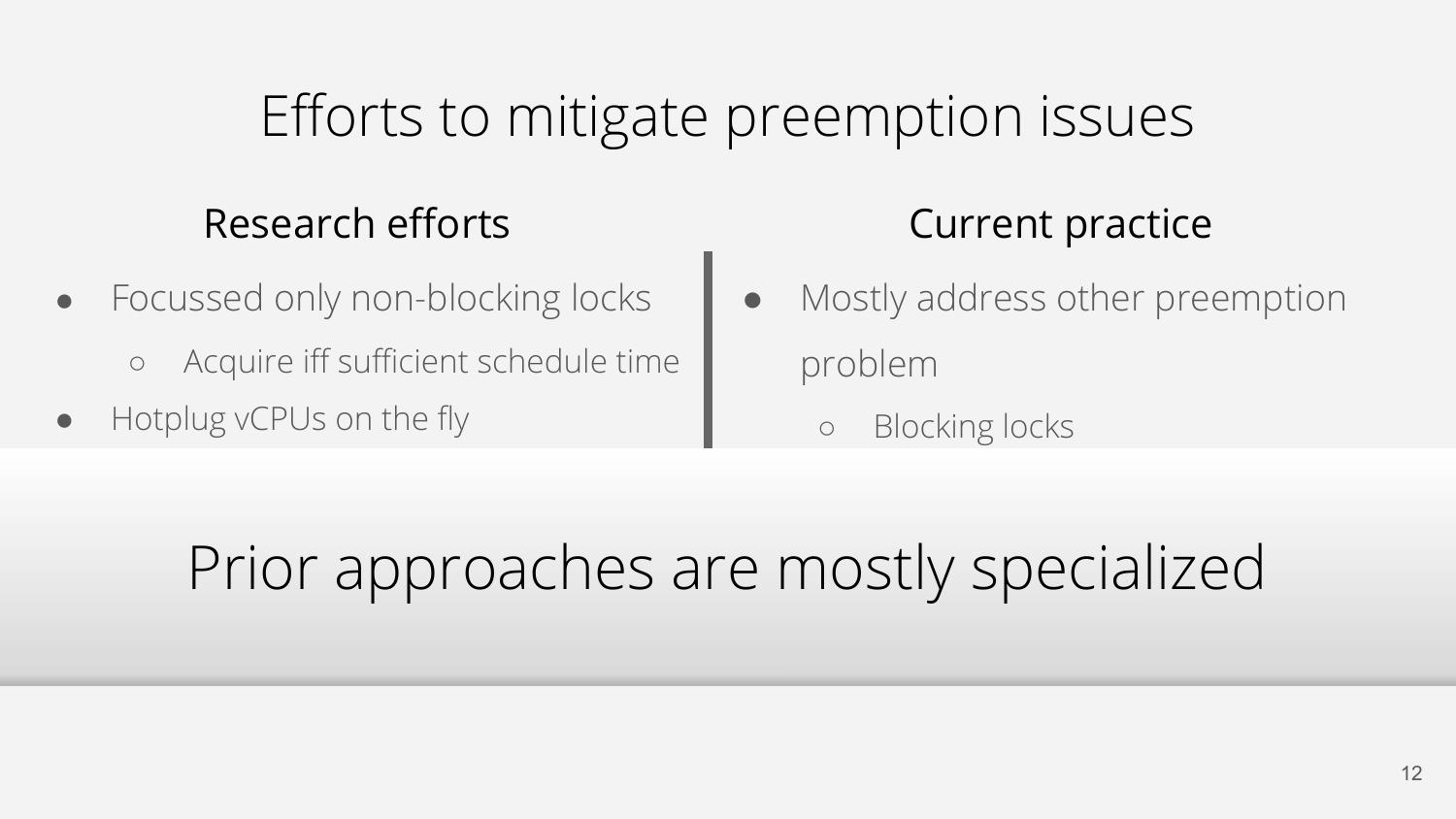## Still the double scheduling is looming!

- LHP for blocking locks
	- mutex, rwsem
- Readers preemption (RP) in read-write locks
	- A reader is preempted while holding the lock
- Interrupt context preemption (ICP)
	- Preemption of a vCPU processing an interrupt
- Blocked-waiter wakeup (BWW)
	- Waking up a blocked thread on an idle vCPU is at least 10 times costlier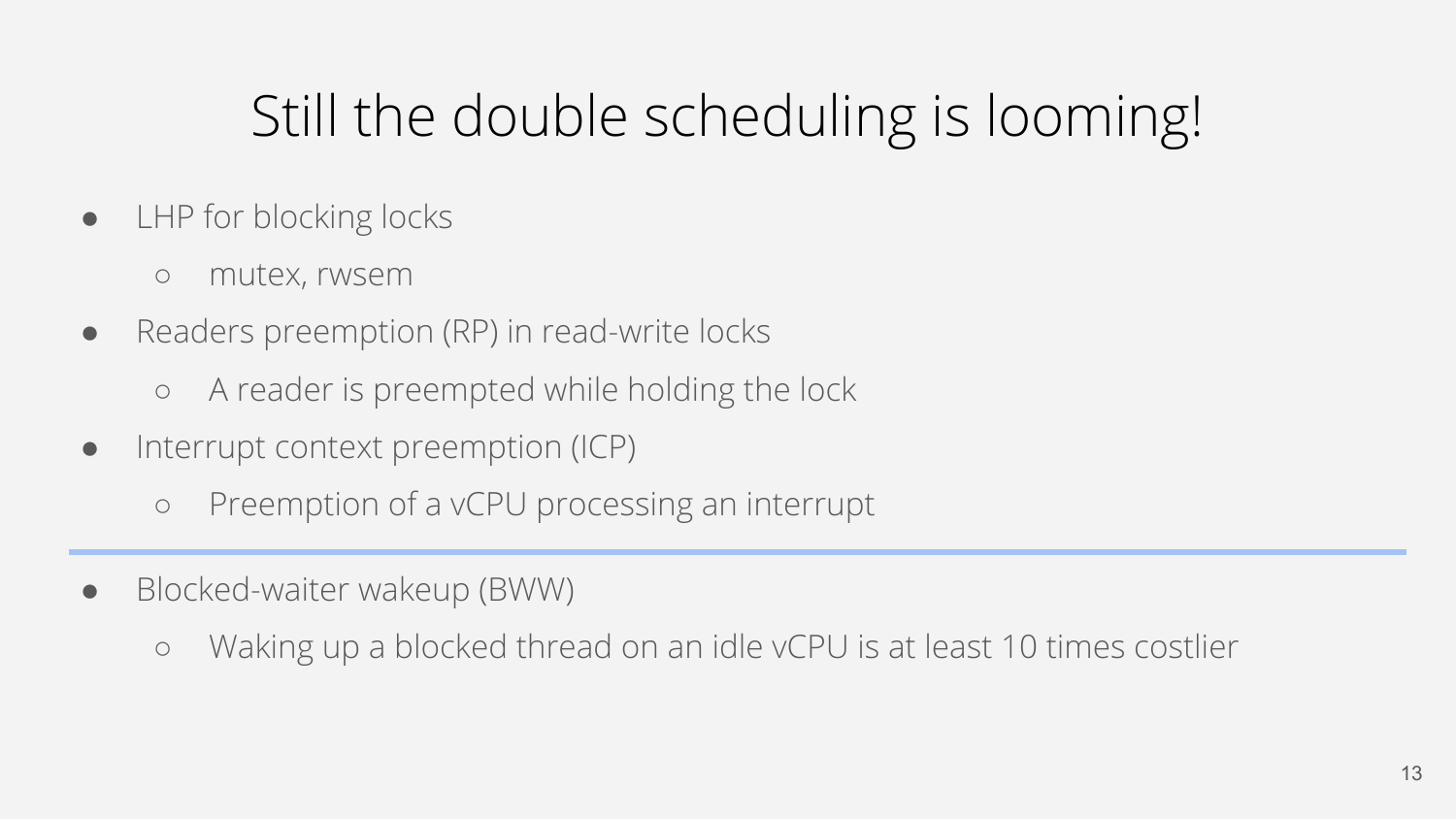## Still the double scheduling is looming!

- LHP for blocking locks
	- mutex, rwsem
- Readers preemption (RP) in read-write locks

# Semantic gap between virtual and physical CPU

- Blocked-waiter wakeup (BWW)
	- Waking up a blocked thread on an idle vCPU is at least 10 times costlier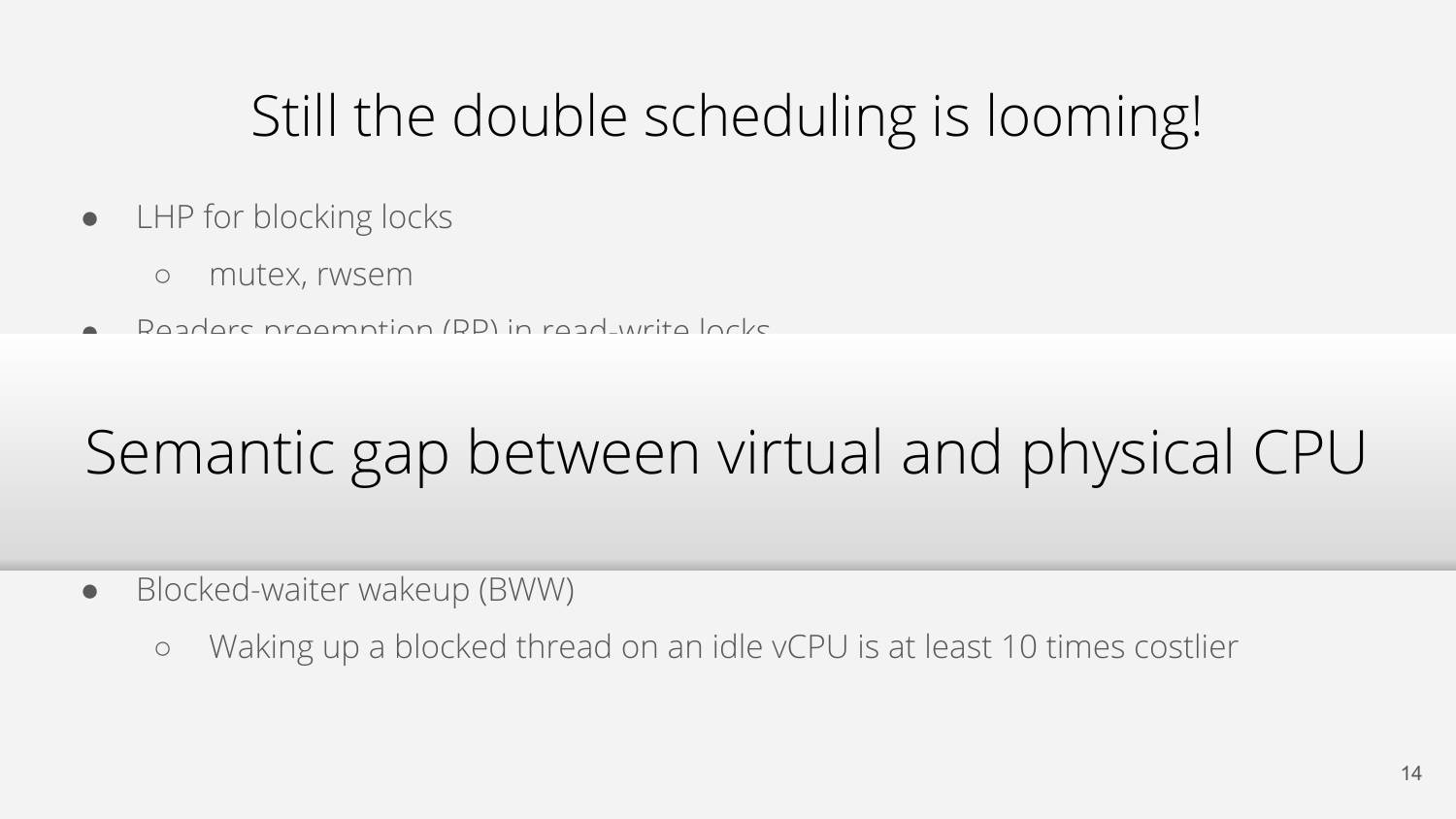# Our approach to address semantic gap **Insight:** A vCPU may be running a critical task! **Approach:** Avoid preempting a vCPU with a critical task **Design:** Identify and mark/unmark a critical task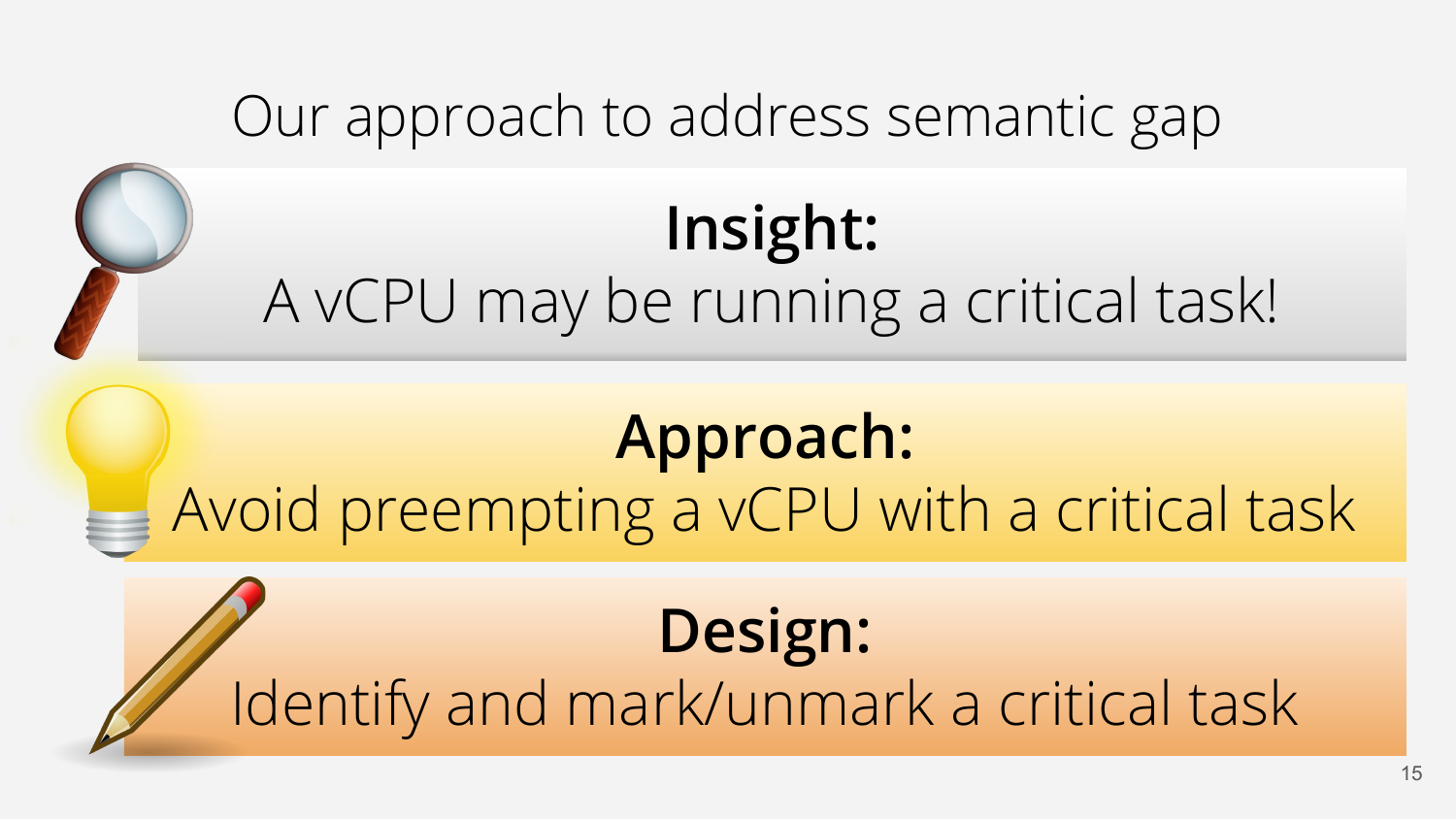### Identifying each critical section with *e*CS



- Synchronization primitives protect critical sections  $\rightarrow$  ensure OS progress
- Mark and unmark critical sections before and after the critical section
- Conservative, but effective approach to address each preemption problem
	- 60 LoC annotates 85K lock invocations in 13M LoC in Linux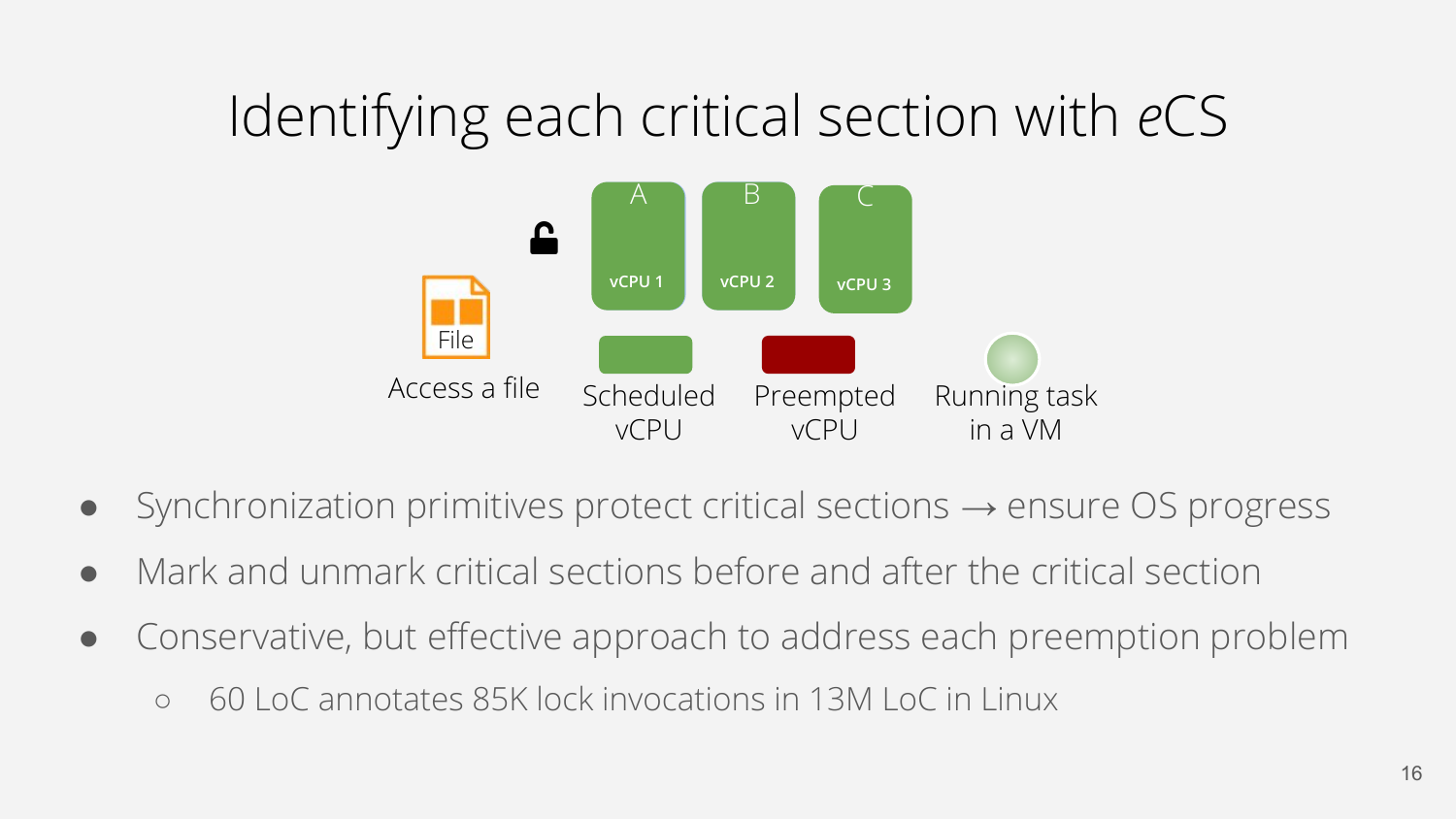## Identifying each critical section with *e*CS



- Synchronization primitives protect critical sections  $\rightarrow$  ensure OS progress
- Mark and unmark critical sections before and after the critical section
- Conservative, but effective approach to address each preemption problem
	- 60 LoC annotates 85K lock invocations in 13M LoC in Linux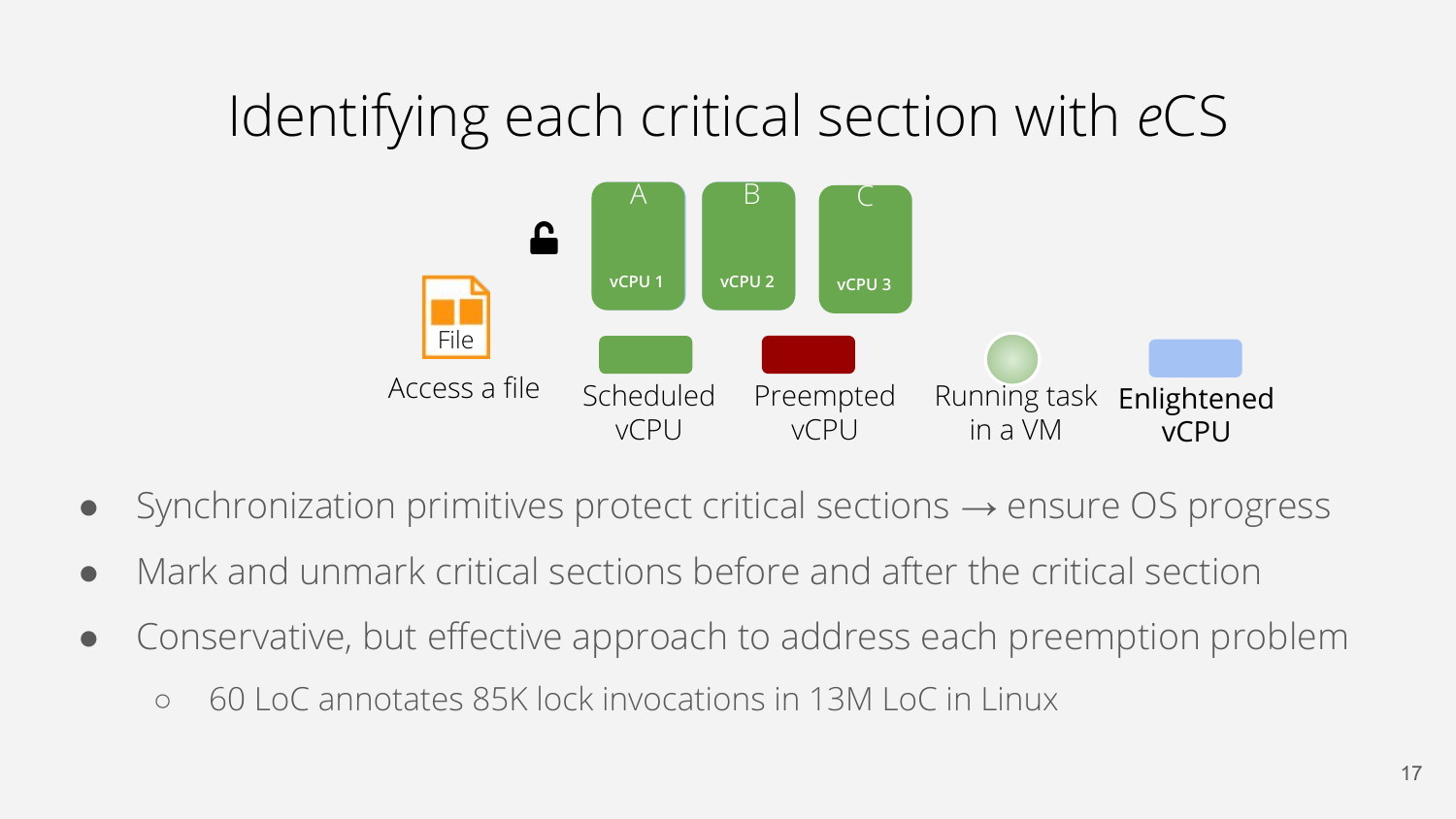## Identifying each critical section with *e*CS



- Synchronization primitives protect critical sections  $\rightarrow$  ensure OS progress
- Mark and unmark critical sections before and after the critical section
- Conservative, but effective approach to address each preemption problem
	- 60 LoC annotates 85K lock invocations in 13M LoC in Linux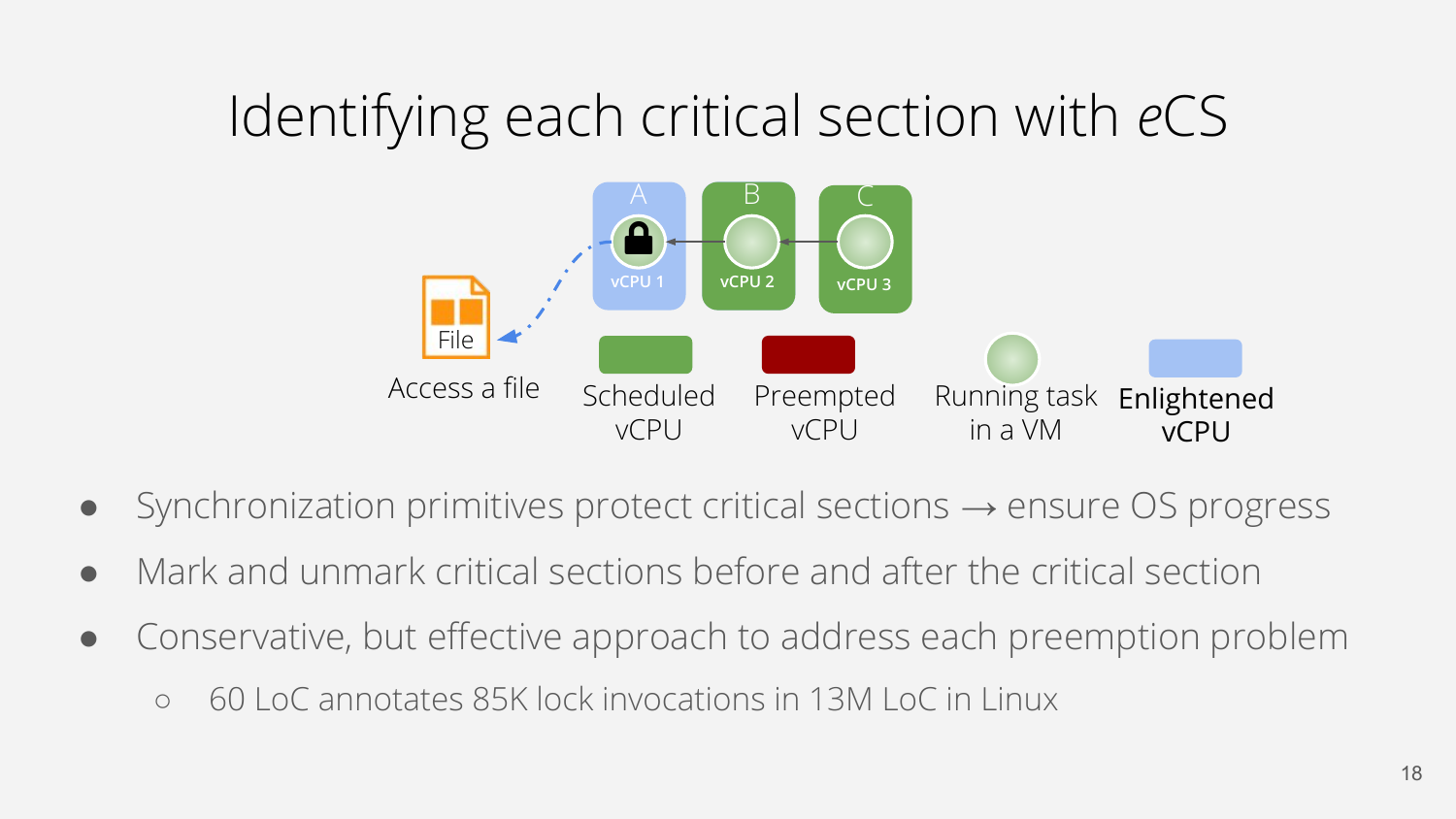## Sharing the state for efficient notification



- Each vCPU shares memory with the hypervisor
- vCPU updates information for critical sections
	- Notifies critical task to the hypervisor
- Hypervisor also updates scheduler context before/after scheduling out a vCPU
	- Enables vCPU to make efficient scheduling decisions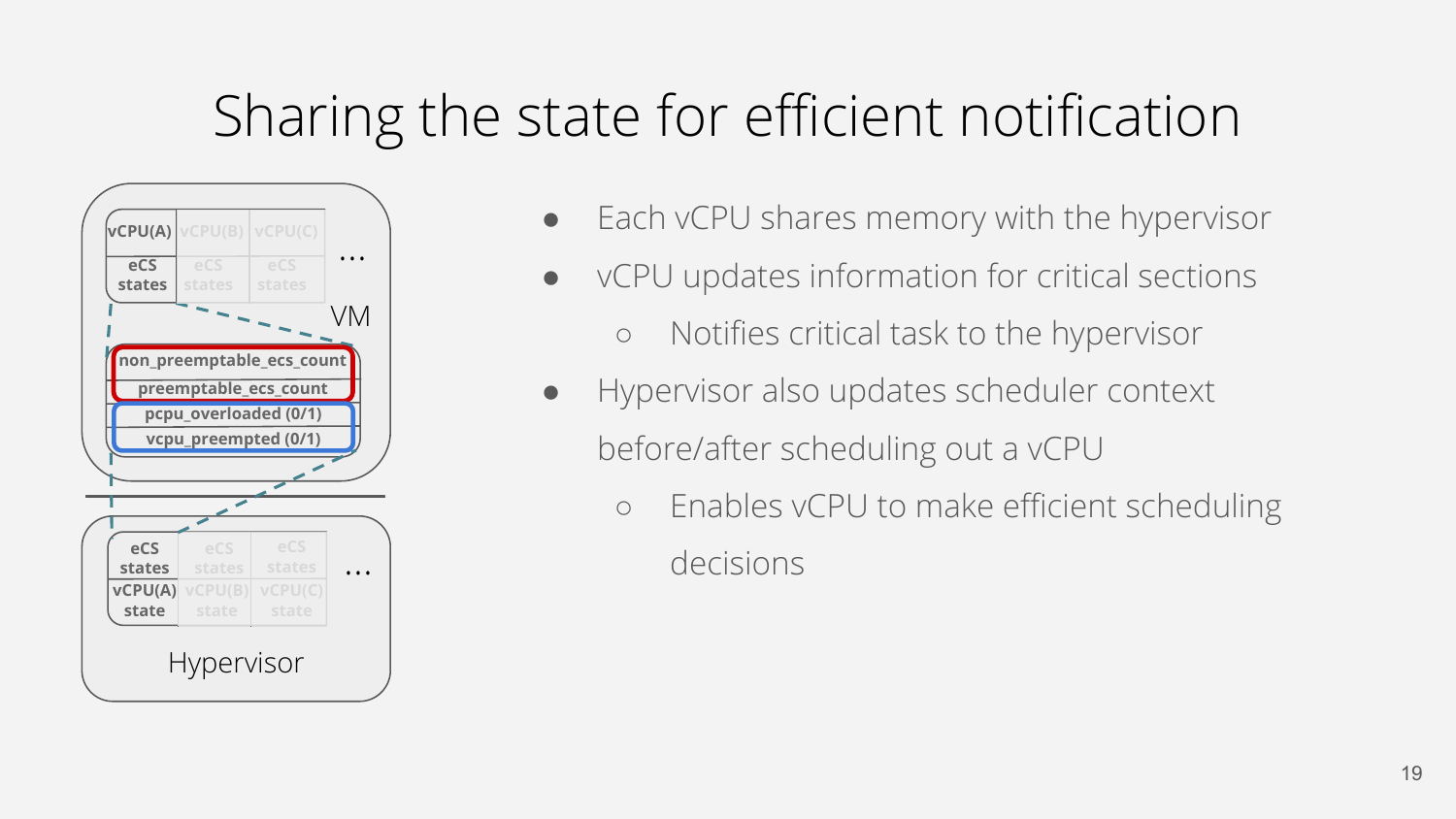## Lightweight para-virtualized APIs to update states



| Hint                        | <b>API</b>                             |
|-----------------------------|----------------------------------------|
| $VM \rightarrow Hypervisor$ | activate_non_preemptable_ecs(cpu)      |
|                             | deactivate_non_preemptable_ecs(cpu_id) |
|                             | activate_preemptable_ecs(cpu_id))      |
|                             | deactivate_preemptable_ecs(cpu_id)     |
| $Hypervisor \rightarrow VM$ | is_vcpu_preempted(cpu_id)              |
|                             | is_pcpu_overloaded(cpu_id)             |

 $\Rightarrow$  Updated by each vCPU; read by the hypervisor

 $\Rightarrow$  Update by the hypervisor; read by a vCPU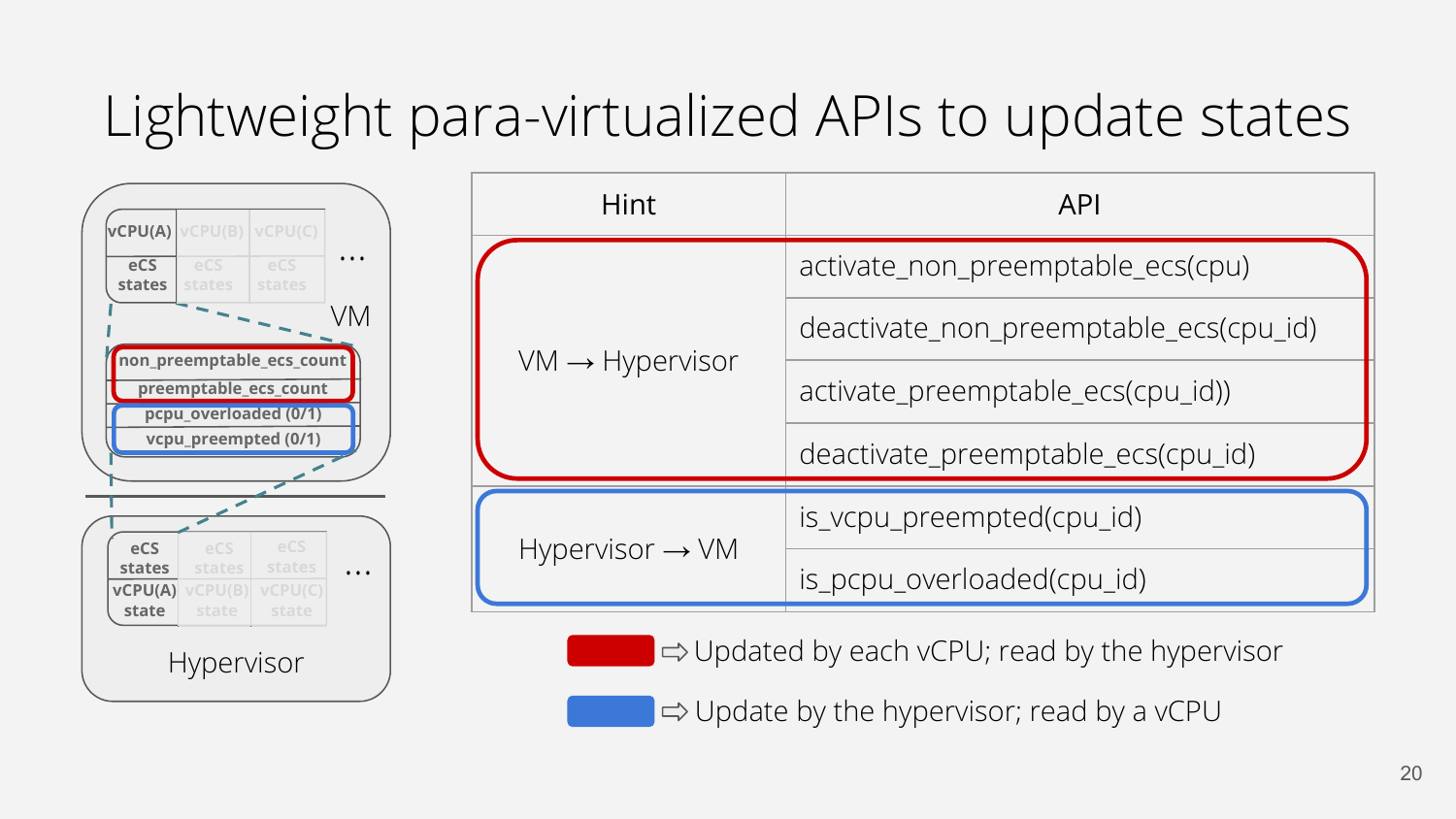#### Hypervisor checks eCS state before scheduling out a vCPU



➀ Running vCPU 1

- ➁ vCPU 1 acquires lock
- ➂ vCPU 1 updates eCS count
- ➃ Hypervisor checks states before vCPU 1 preemption
- ➄ Hypervisor lets vCPU 1 runs for extra time ➅ vCPU 1 finishes and updates eCS count ➆ Hypervisor penalizes vCPU 1 later

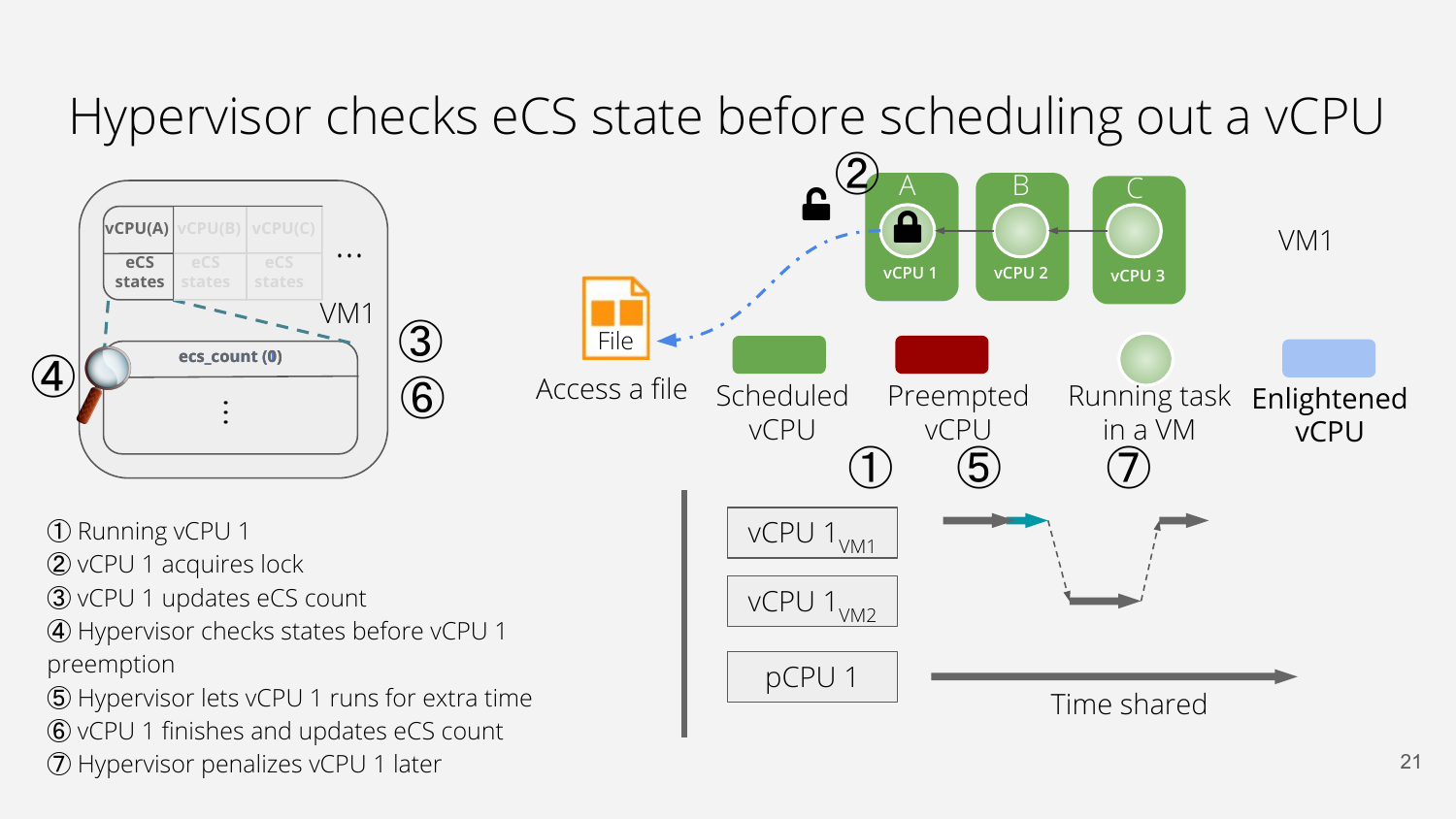#### Hypervisor checks eCS state before scheduling out a vCPU

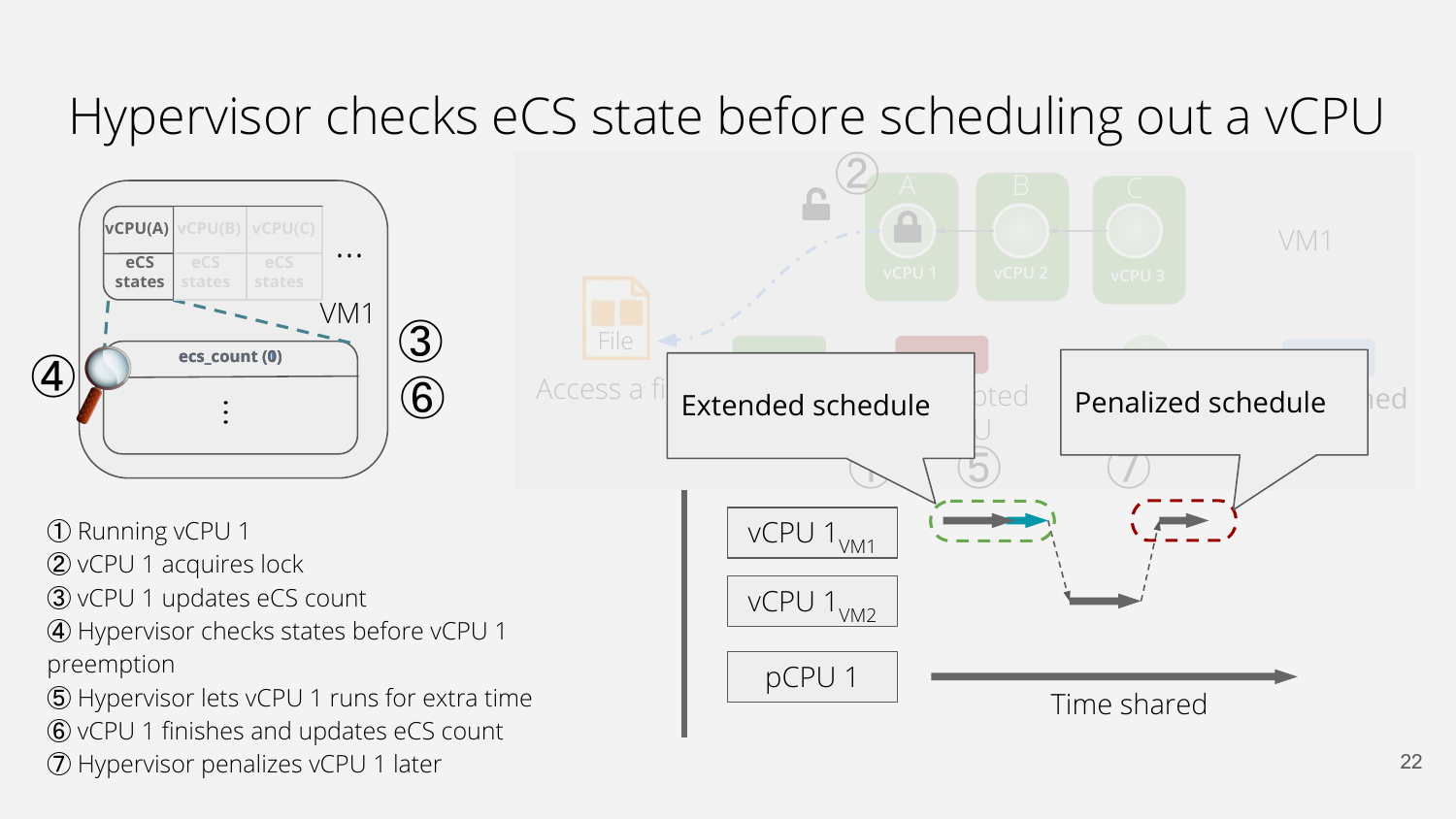# The case for system eventual fairness

- Hypervisor accounts extra time and later penalizes the enlightened VM
	- Penalize the schedule of an enlightened VM
	- Extend the schedule of the very next VM
- Hypervisor *optimistically* extends time for an enlightened CS
	- Decision made just before scheduling out a vCPU
	- Extra time (schedule) to avoid preemption: 1 ms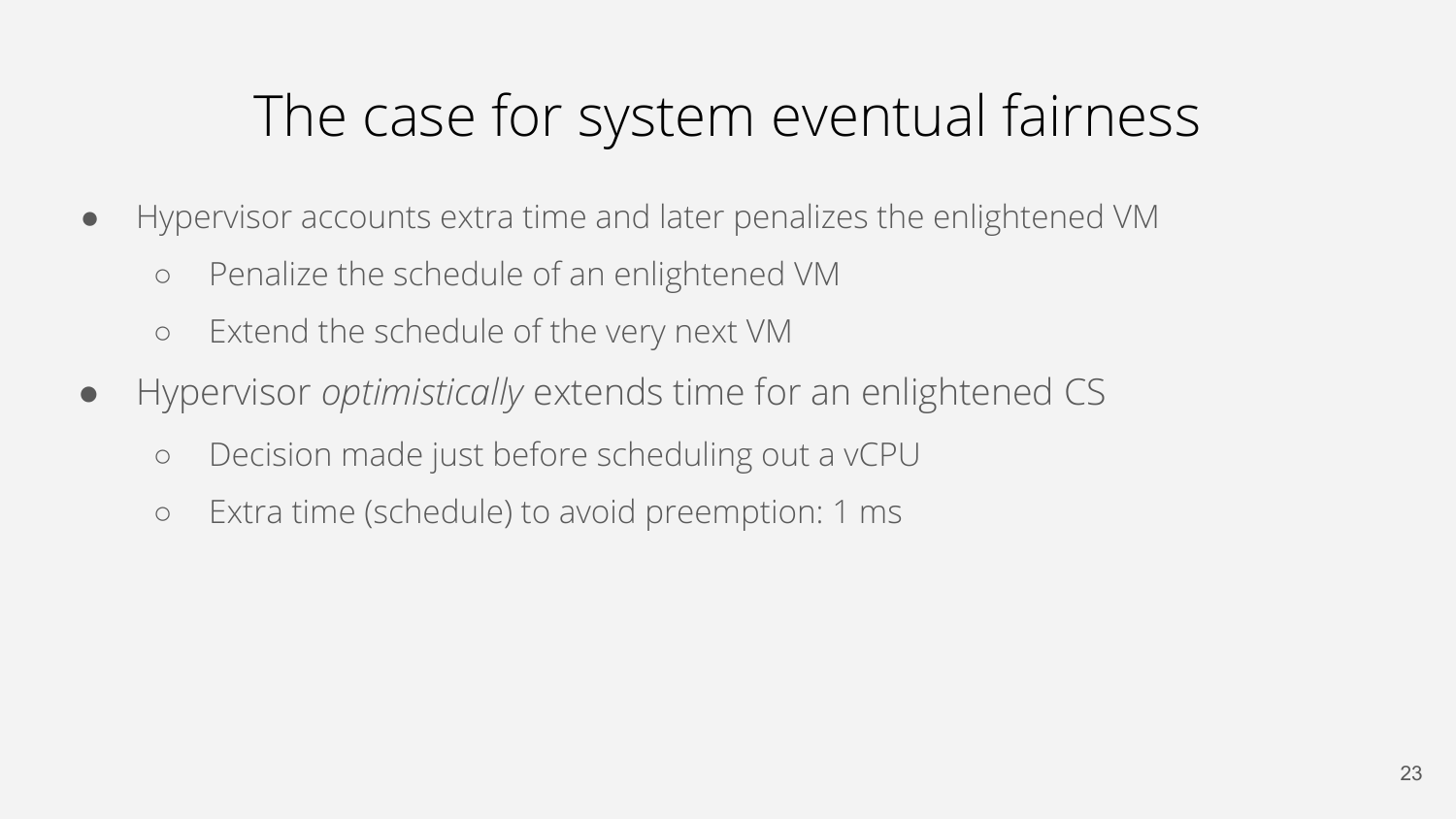# Even vCPU can make efficient scheduling decisions



Hypervisor

- Share the hypervisor context with each VM
	- Lock waiters can avoid bWW problem
- Virtualized scheduling-aware spinning
	- Lock waiter keeps spinning until the lock is not acquired if the pCPU is not overloaded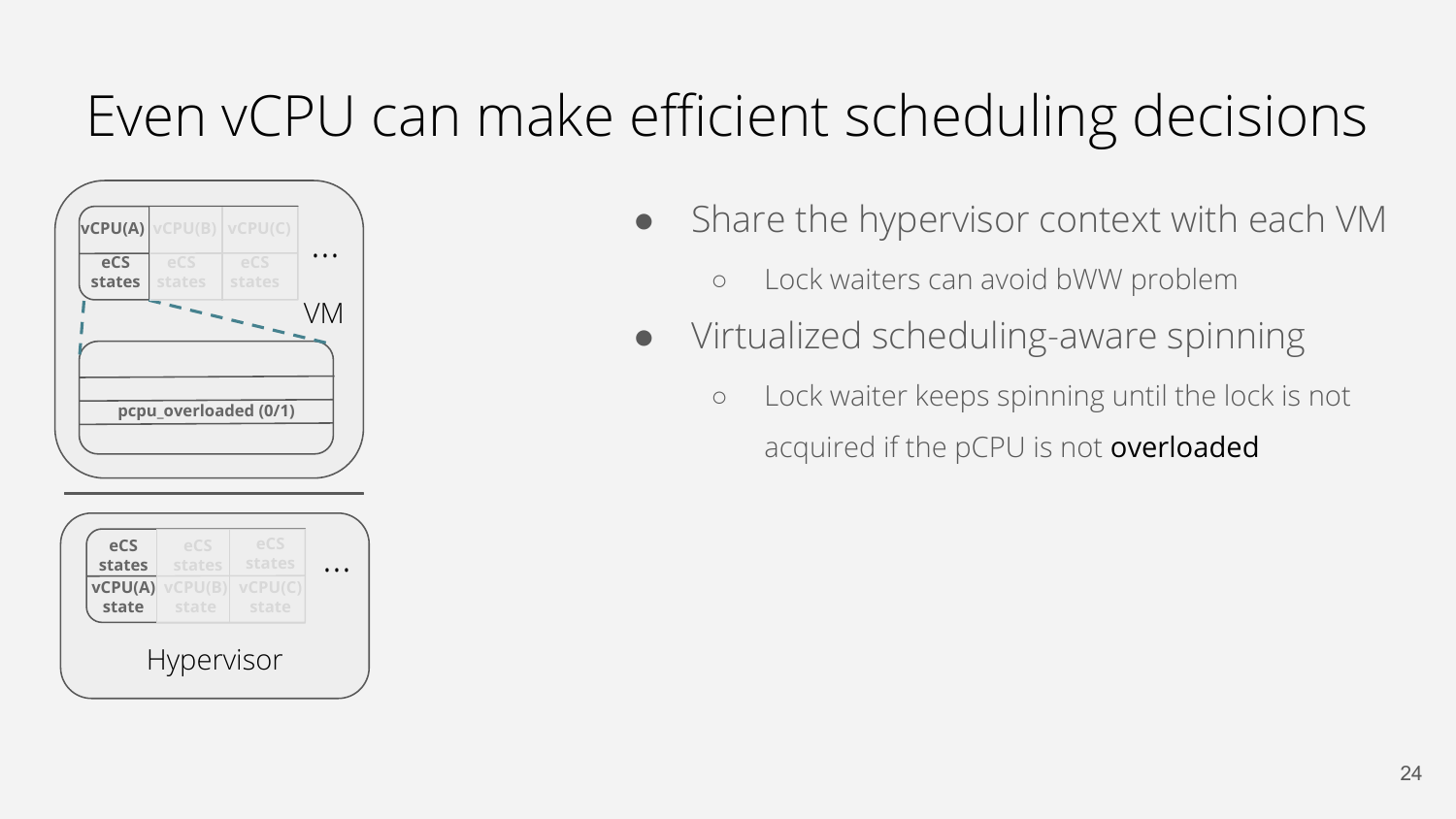#### Implementation

- Rely on paravirtualized VM
- Extended scheduler's preempt\_notifier API to check eCS states
	- o Rely on scheduler tick() to avoid vCPU preemption
- Overall implementation is 1000 LoC
	- 60 LoC for annotating almost every lock-based critical section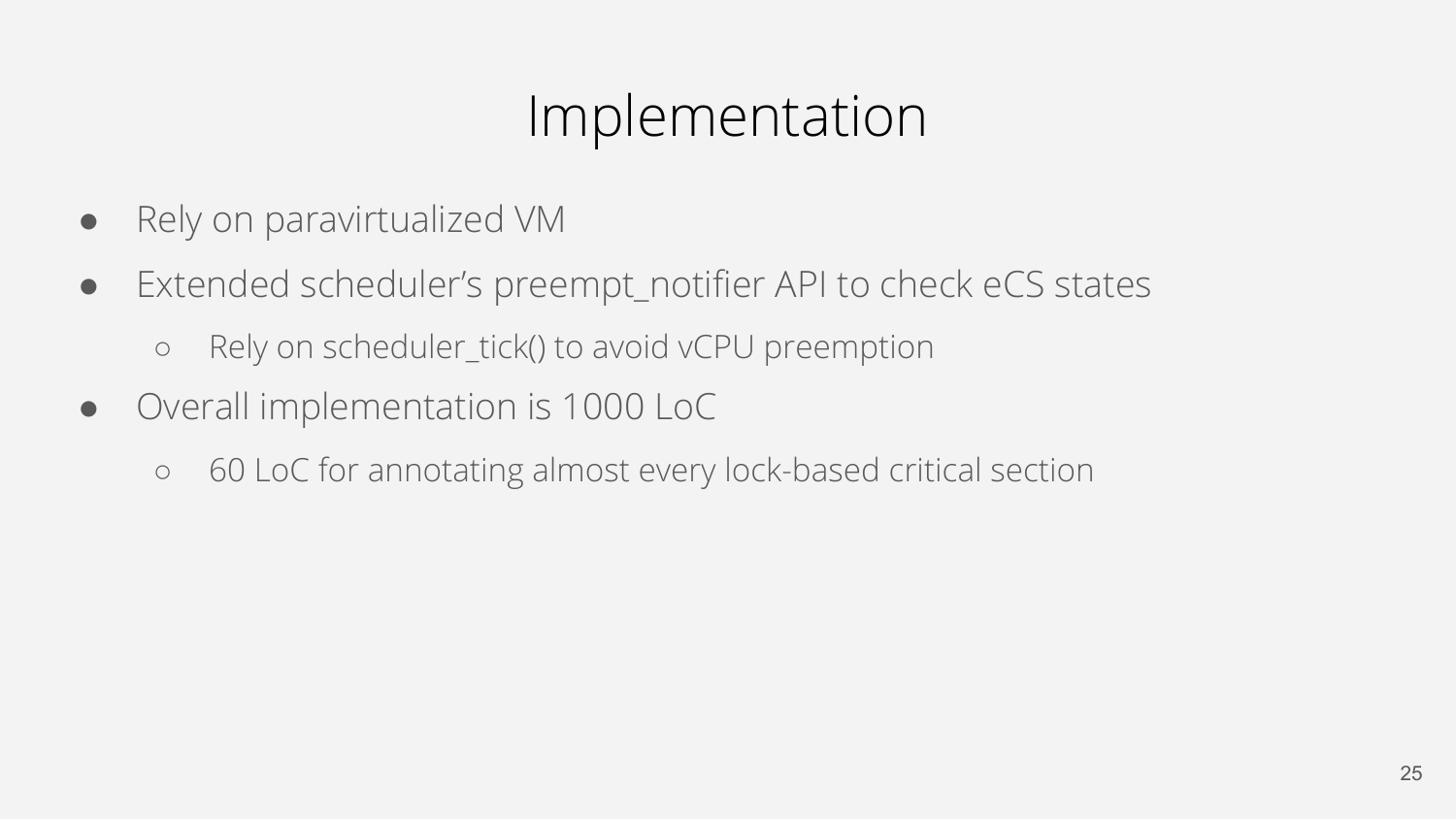#### Evaluation

- Does eCS improves VM's performance?
- Does hypervisor maintain system eventual fairness?

● Setup: 8-socket, 80-core NUMA machine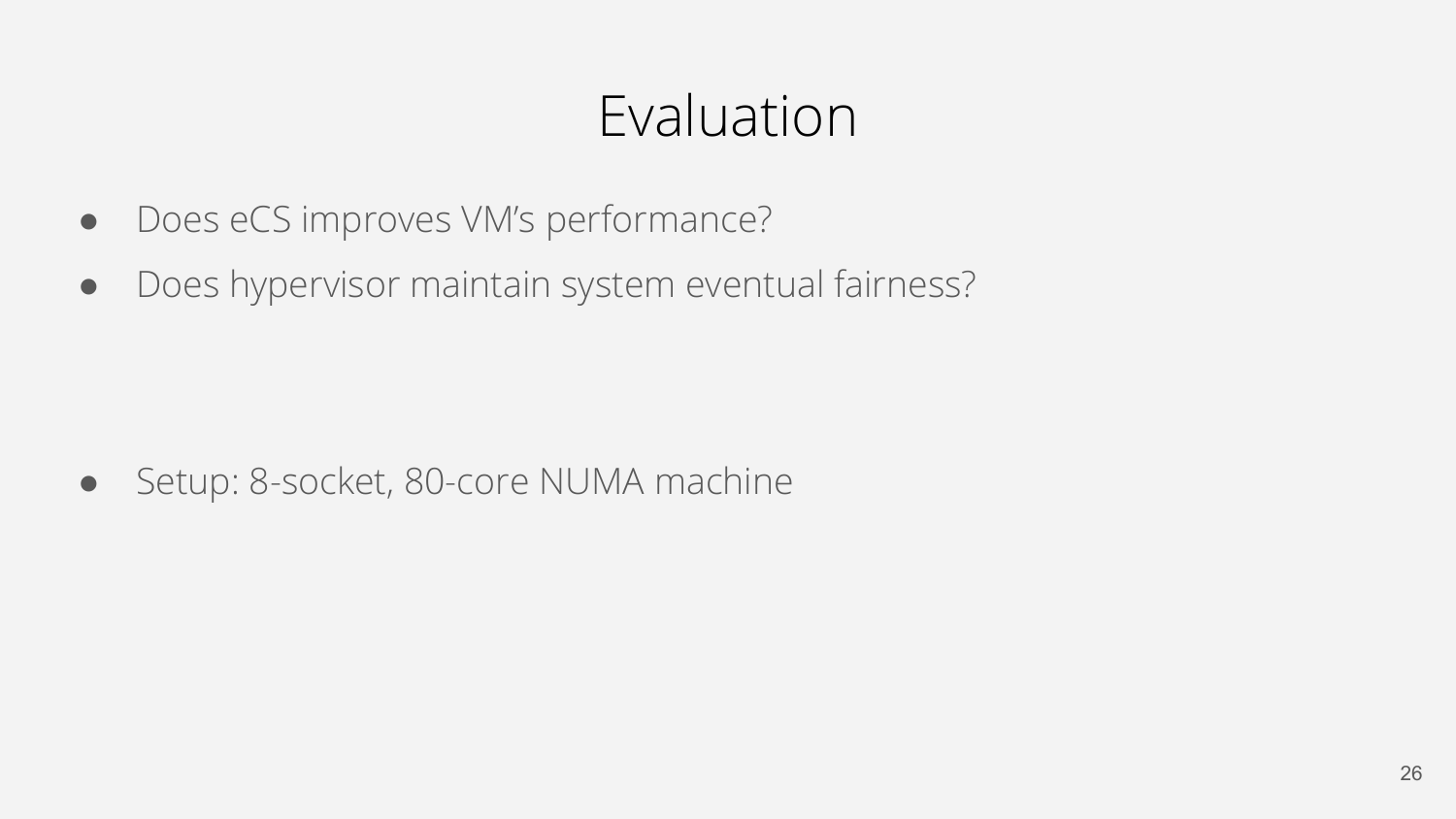#### Impact of eCS in over-committed scenario

- Experiment: run two VMs running same application
- eCS improves application throughput by 1.2 -- 2.3X
- $\bullet$  eCS avoids preemptions by 85.8--100%  $\rightarrow$  an extra schedule tick is sufficient

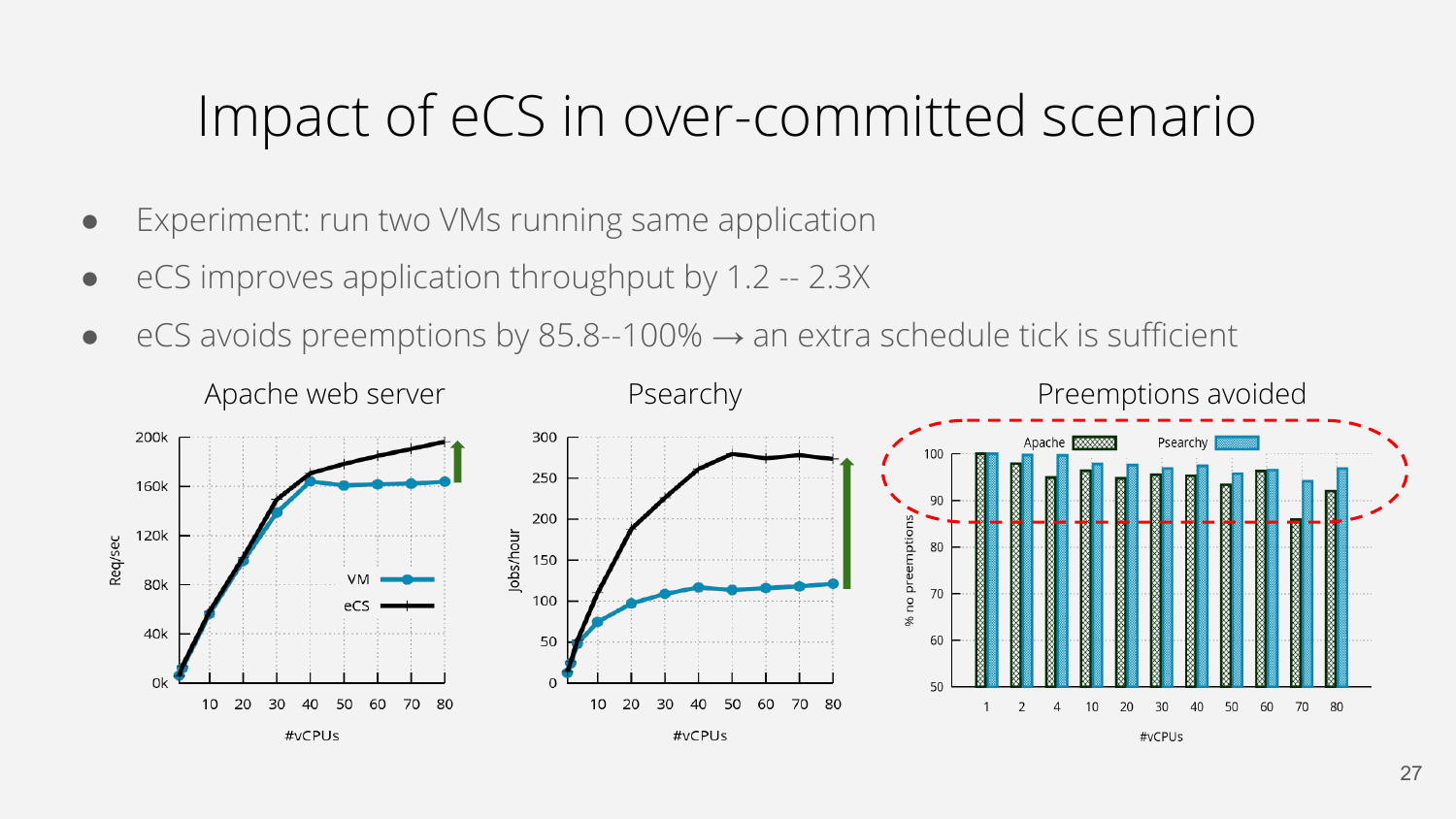#### Impact of eCS in under-committed scenario

- Experiment: Run only one VM with an application
- eCS improves application performance by 1.2 -- 1.9X
- Virtualized scheduling-aware spinning addresses BWW for blocking locks

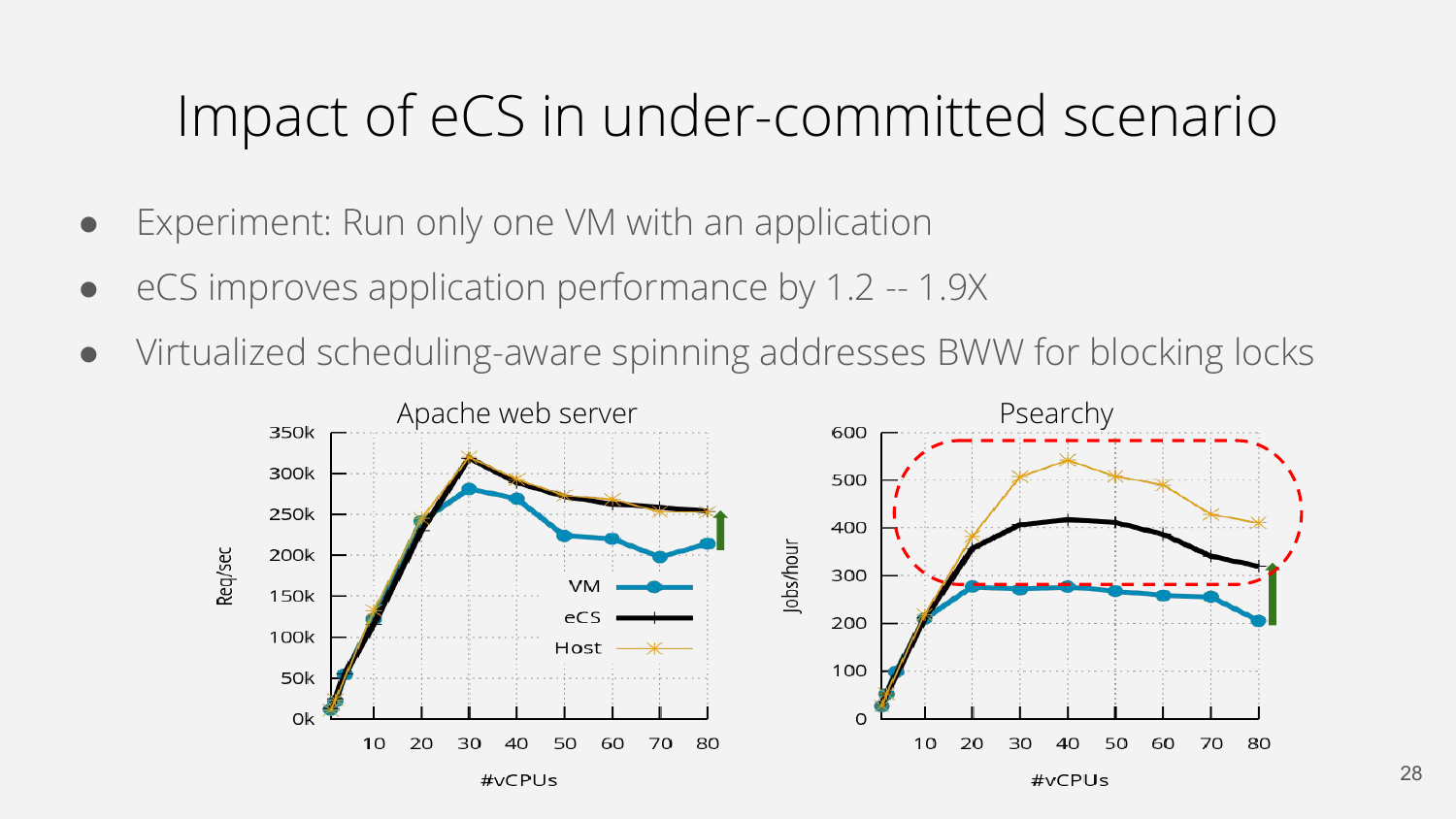#### System eventual fairness

- Experiment: an application reading a file
- Hypervisor's scheduler (CFS) maintains eventual fairness
- Both VMs get equal time even though VM2 (eCS) is granted extra schedules
- CFS maintains eventual fairness by penalizing VM2
	- Each run for equal time (4.95 seconds out of 10 seconds)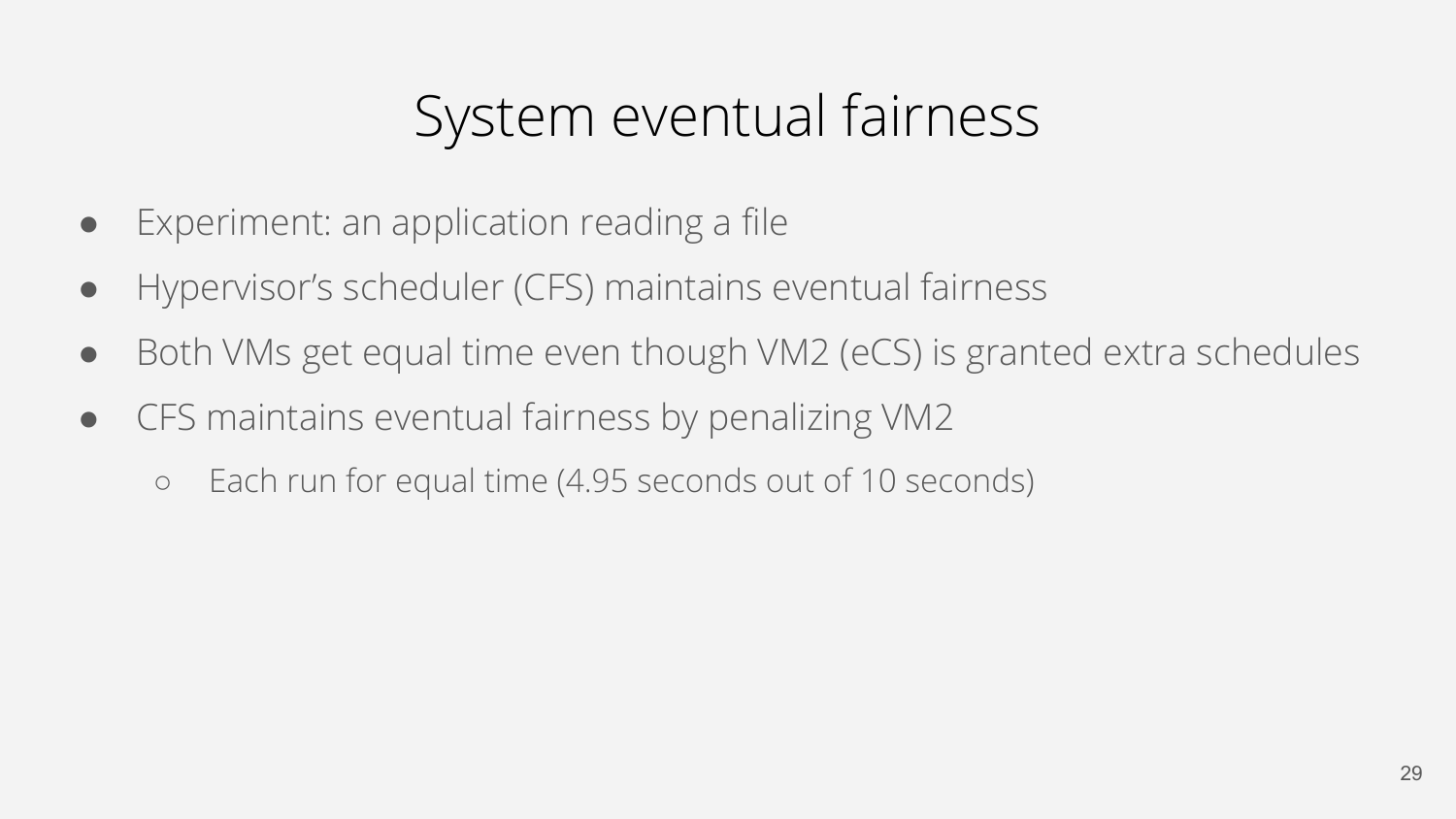#### Discussion

- Right approach for Linux adoption
	- Leverage steal\_time\_struct that exposes preempted method
- Annotation
	- $\circ$  Use VM  $\rightarrow$  Hypervisor API to mark functions
- Extending the concept to the userspace
	- Require composable scheduling abstraction to support user space